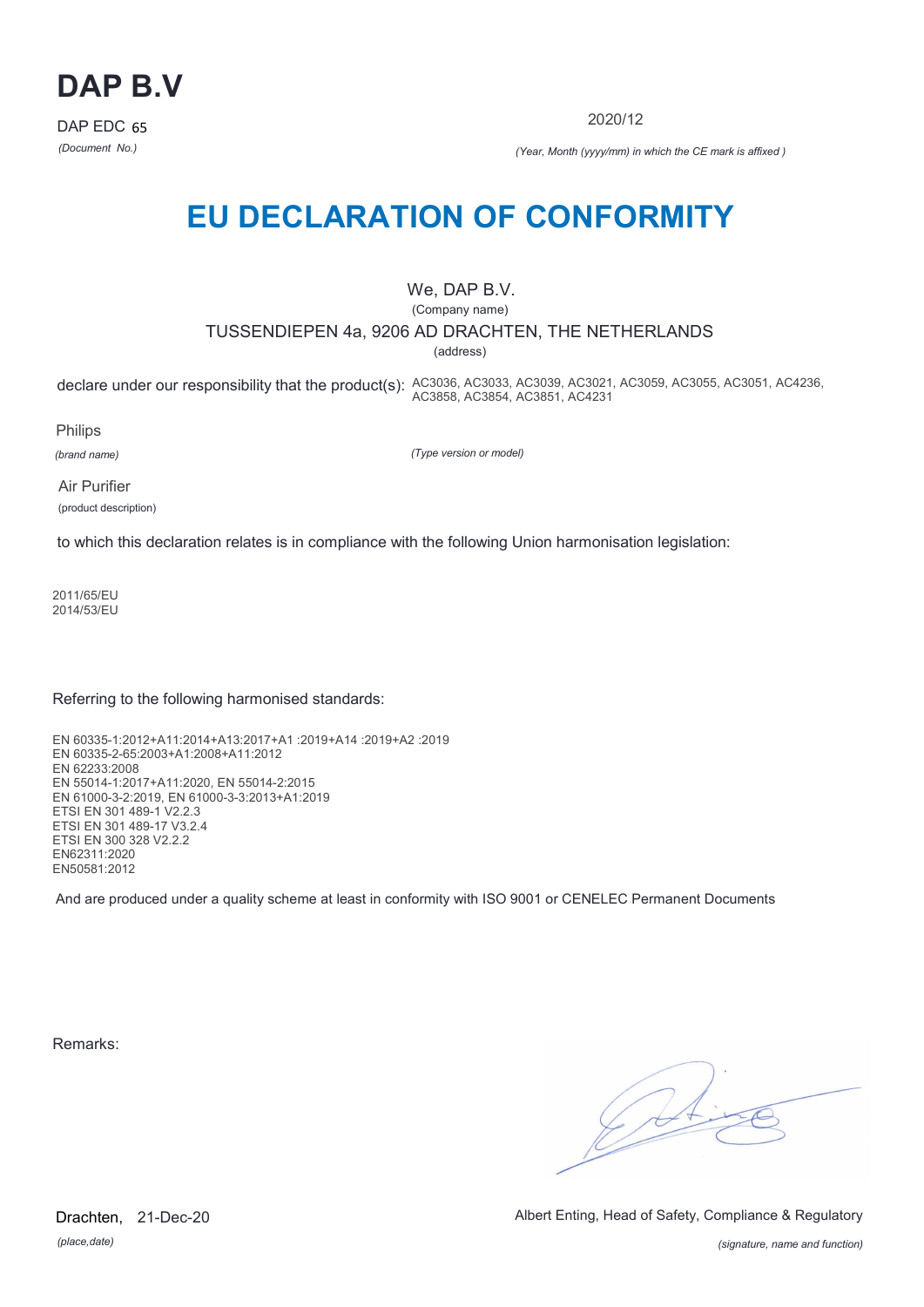

2020/12

*(Document No. /Bericht Nr. ) (Year, Month (yyyy/mm) in which the CE mark is affixed /Jahr der CE Zeichenerteilung )*

# **EU DECLARATION OF CONFORMITY**

(EG - Konformitätserklärung)

## We, DAP B.V.

(Company name / Name)

TUSSENDIEPEN 4a, 9206 AD DRACHTEN, THE NETHERLANDS

(address / Anschrift)

declare under our responsibility that the product(s): AC3036, AC3033, AC3039, AC3021, AC3059, AC3055, AC3051, AC4236, erklären als Verantwortliche, daß folgende(s) elektrische(n) Produkt(e) AC3858, AC3854, AC3851, AC4231

Philips

*(brand name, Markenname)*

*(Type version or model, Typenbezeichnung oder Modell )*

Air Purifier (product description, Produktbezeichnung)

to which this declaration relates is in compliance with the following Union harmonisation legislation:

(auf die sich diese Konformitätserklärung bezieht, allen nachstehenden harmonisierten Normen der Union entspricht:)

2011/65/EU 2014/53/EU

### Referring to the following harmonised standards:

(Bezugnahme auf die folgenden harmonisierten Normen:)

EN 60335-1:2012+A11:2014+A13:2017+A1 :2019+A14 :2019+A2 :2019 EN 60335-2-65:2003+A1:2008+A11:2012 EN 62233:2008 EN 55014-1:2017+A11:2020, EN 55014-2:2015 EN 61000-3-2:2019, EN 61000-3-3:2013+A1:2019 ETSI EN 301 489-1 V2.2.3 ETSI EN 301 489-17 V3.2.4 ETSI EN 300 328 V2.2.2 EN62311:2020 EN50581:2012

And are produced under a quality scheme at least in conformity with ISO 9001 or CENELEC Permanent Documents (und die gemäß eines Qualitätsystems produziert werden, dass mindestens der ISO 9001 oder CENELEC Permanent Documents entspricht)

Remarks:

*(place,date / Ort, Datum )* Drachten, 21-Dec-20

*(signature, name and function / Unterschrift, Name und Funktion des Unterzeichners )* Albert Enting, Head of Safety, Compliance & Regulatory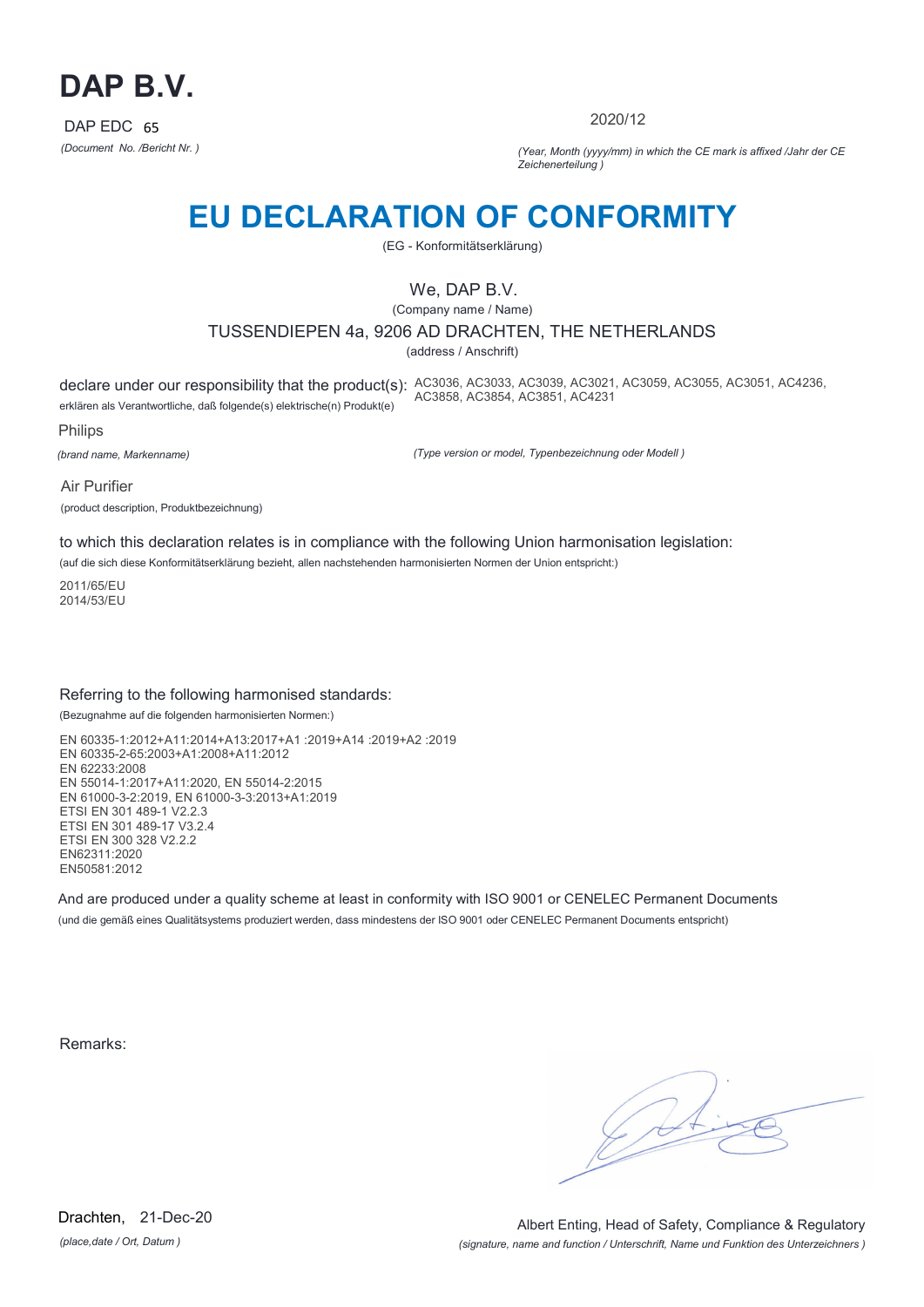

2020/12

*(Document No. / Numéro du document) (Year, Month (yyyy/mm) in which the CE mark is affixed / Année/mois (aaaa/mm) au cours de laquelle le marquage CE a été apposé)*

# **EU DECLARATION OF CONFORMITY**

(DECLARATION DE CONFORMITE CE)

## We, DAP B.V.

(Company name / Nom de l'entreprise)

### TUSSENDIEPEN 4a, 9206 AD DRACHTEN, THE NETHERLANDS

(address / adresse)

declare under our responsibility that the product(s): AC3036, AC3033, AC3039, AC3021, AC3059, AC3055, AC3051, AC4236, (déclarons sous notre propre responsabilité que le(s) produit(s)) AC3858, AC3854, AC3851, AC4231

Philips

*(brand name, nom de la marque)*

*(Type version or model, référence ou modèle)*

Air Purifier (product description, description du produit)

to which this declaration relates is in compliance with the following Union harmonisation legislation:

(auquel cette déclaration se rapporte, est conforme à la législation d'harmonisation de l'Union suivante :)

2011/65/EU 2014/53/EU

### Referring to the following harmonised standards:

(Et fait référence aux normes harmonisées suivantes :)

EN 60335-1:2012+A11:2014+A13:2017+A1 :2019+A14 :2019+A2 :2019 EN 60335-2-65:2003+A1:2008+A11:2012 EN 62233:2008 EN 55014-1:2017+A11:2020, EN 55014-2:2015 EN 61000-3-2:2019, EN 61000-3-3:2013+A1:2019 ETSI EN 301 489-1 V2.2.3 ETSI EN 301 489-17 V3.2.4 ETSI EN 300 328 V2.2.2 EN62311:2020 EN50581:2012

And are produced under a quality scheme at least in conformity with ISO 9001 or CENELEC Permanent Documents (Et sont fabriqués conformément à une qualité au moins conforme à la norme ISO 9001 ou aux Documents Permanents CENELEC)

Remarks:

*(place,date / lieu, date)* Drachten, 21-Dec-20

*(signature, name and function / signature, nom et fonction)* Albert Enting, Head of Safety, Compliance & Regulatory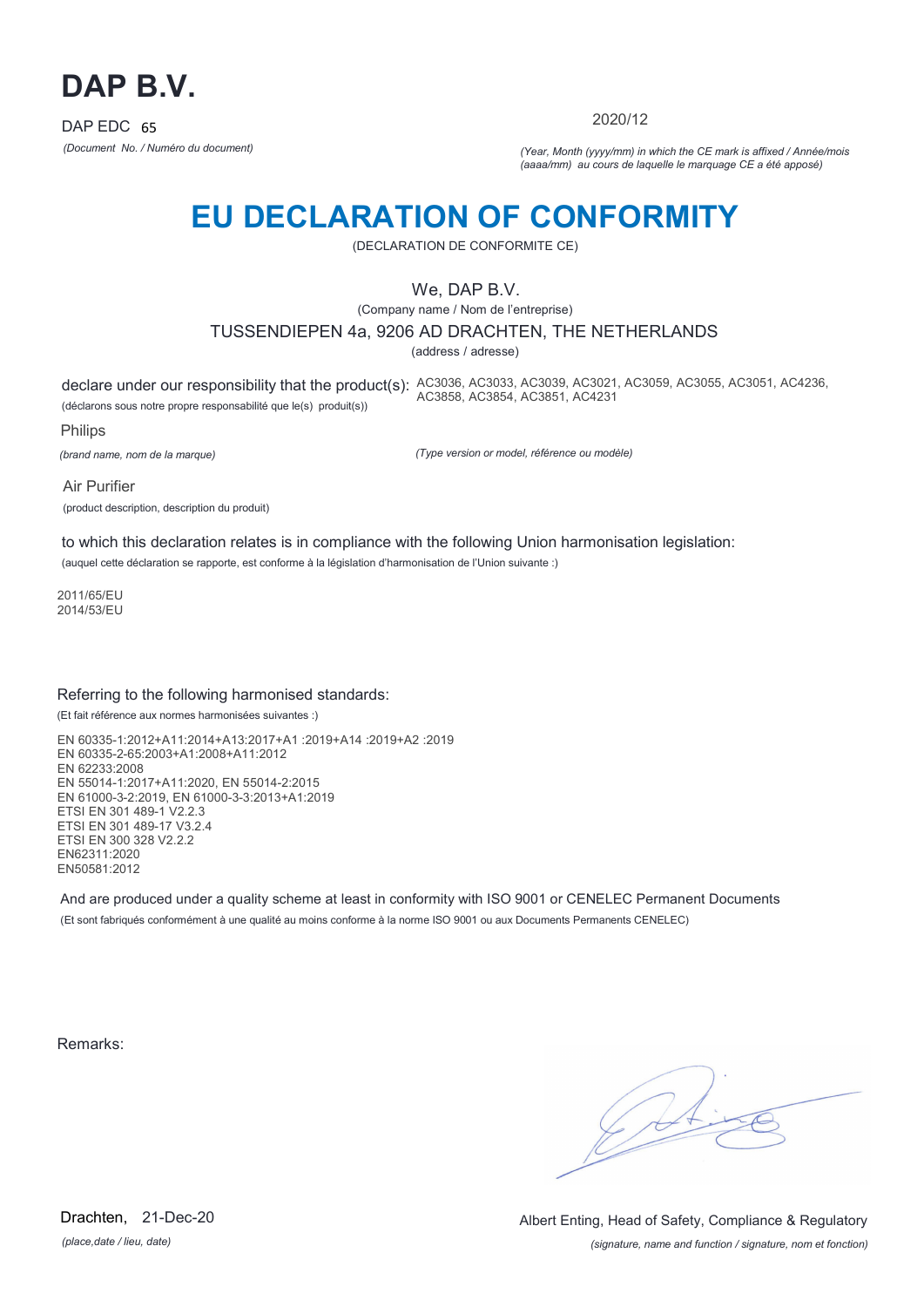

2020/12

*(Document No. / Documentnummer) (Year, Month (yyyy/mm) in which the CE mark is affixed / Jaar, maand waarin de CE markering is uitgegeven)*

# **EU DECLARATION OF CONFORMITY**

(Europeese Conformiteitsverklaring)

## We, DAP B.V.

(Company name / Bedrijfsnaam)

TUSSENDIEPEN 4a, 9206 AD DRACHTEN, THE NETHERLANDS

(address / adres)

declare under our responsibility that the product(s): AC3036, AC3033, AC3039, AC3021, AC3059, AC3055, AC3051, AC4236, (verklaren dat onder onze verantwoordelijkheid de product(en)) AC3858, AC3854, AC3851, AC4231

Philips

*(brand name, merknaam)*

*(Type version or model, typenummer of model)*

Air Purifier (product description, productbeschrijving)

to which this declaration relates is in compliance with the following Union harmonisation legislation:

(waarop deze verklaring betrekking heeft in overeenstemming is met de volgende harmonisatiewetten van de Europese Unie:)

2011/65/EU 2014/53/EU

### Referring to the following harmonised standards:

(Onder verwijzing naar de volgende geharmoniseerde normen:)

EN 60335-1:2012+A11:2014+A13:2017+A1 :2019+A14 :2019+A2 :2019 EN 60335-2-65:2003+A1:2008+A11:2012 EN 62233:2008 EN 55014-1:2017+A11:2020, EN 55014-2:2015 EN 61000-3-2:2019, EN 61000-3-3:2013+A1:2019 ETSI EN 301 489-1 V2.2.3 ETSI EN 301 489-17 V3.2.4 ETSI EN 300 328 V2.2.2 EN62311:2020 EN50581:2012

And are produced under a quality scheme at least in conformity with ISO 9001 or CENELEC Permanent Documents (En worden geproduceerd volgens een kwaliteitsprogramma wat minimaal overeenkomt met ISO9001 of de CENELEC permanente documenten)

Remarks:

 $\sqrt{14}$ 

*(place,date / plaats, datum)* Drachten, 21-Dec-20 Albert Enting, Head of Safety, Compliance & Regulatory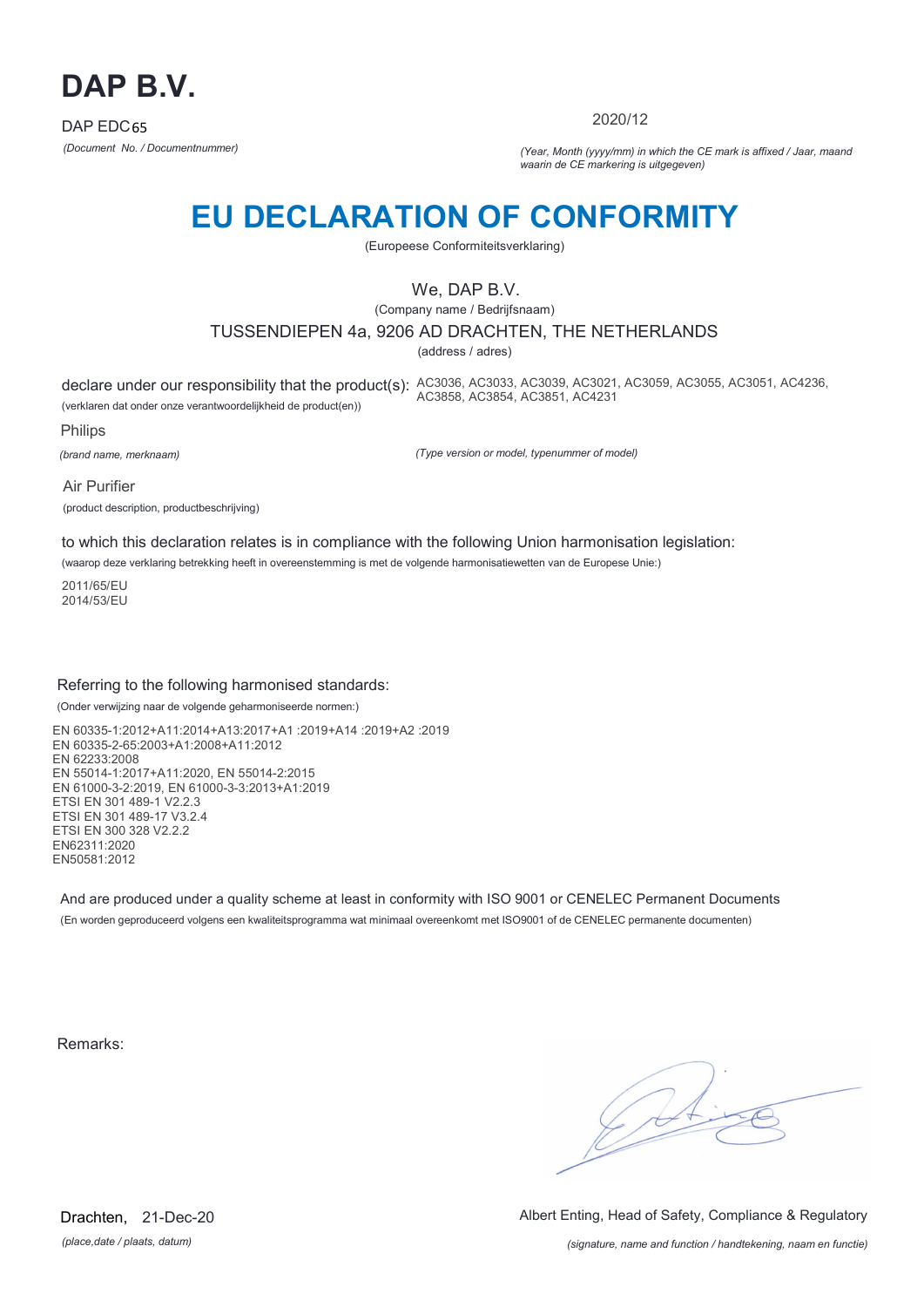

2020/12

*(Document No. / Číslo zprávy) (Year, Month (yyyy/mm) in which the CE mark is affixed / Rok udělění známky CE)*

# **EU DECLARATION OF CONFORMITY**

(Prohlášení o shodě v EU)

## We, DAP B.V.

(Company name / Jméno)

TUSSENDIEPEN 4a, 9206 AD DRACHTEN, THE NETHERLANDS

(address / adresa)

declare under our responsibility that the product(s): AC3036, AC3033, AC3039, AC3021, AC3059, AC3055, AC3051, AC4236, (Prohlašujeme na svou odpovědnost, že elektrický výrobek) AC3858, AC3854, AC3851, AC4231

Philips

*(brand name, značka)*

*(Type version or model, Typ verze nebo model)*

Air Purifier (product description, popis výrobku)

to which this declaration relates is in compliance with the following Union harmonisation legislation:

(ke kterému se toto prohlášení vztahuje, je v souladu s následujícími harmonizačními právními předpisy EU:)

2011/65/EU 2014/53/EU

### Referring to the following harmonised standards:

(Odkazující na následovné harmonizované normy:)

EN 60335-1:2012+A11:2014+A13:2017+A1 :2019+A14 :2019+A2 :2019 EN 60335-2-65:2003+A1:2008+A11:2012 EN 62233:2008 EN 55014-1:2017+A11:2020, EN 55014-2:2015 EN 61000-3-2:2019, EN 61000-3-3:2013+A1:2019 ETSI EN 301 489-1 V2.2.3 ETSI EN 301 489-17 V3.2.4 ETSI EN 300 328 V2.2.2 EN62311:2020 EN50581:2012

And are produced under a quality scheme at least in conformity with ISO 9001 or CENELEC Permanent Documents (A jsou vyráběny v systému řízení kvality minimálně ve shodě s ISO 9001 nebo)

Remarks:

 $\sqrt{1}$ 

*(place,date / místo, datum)* Drachten, 21-Dec-20

*(signature, name and function / podpis, jméno a funkce)* Albert Enting, Head of Safety, Compliance & Regulatory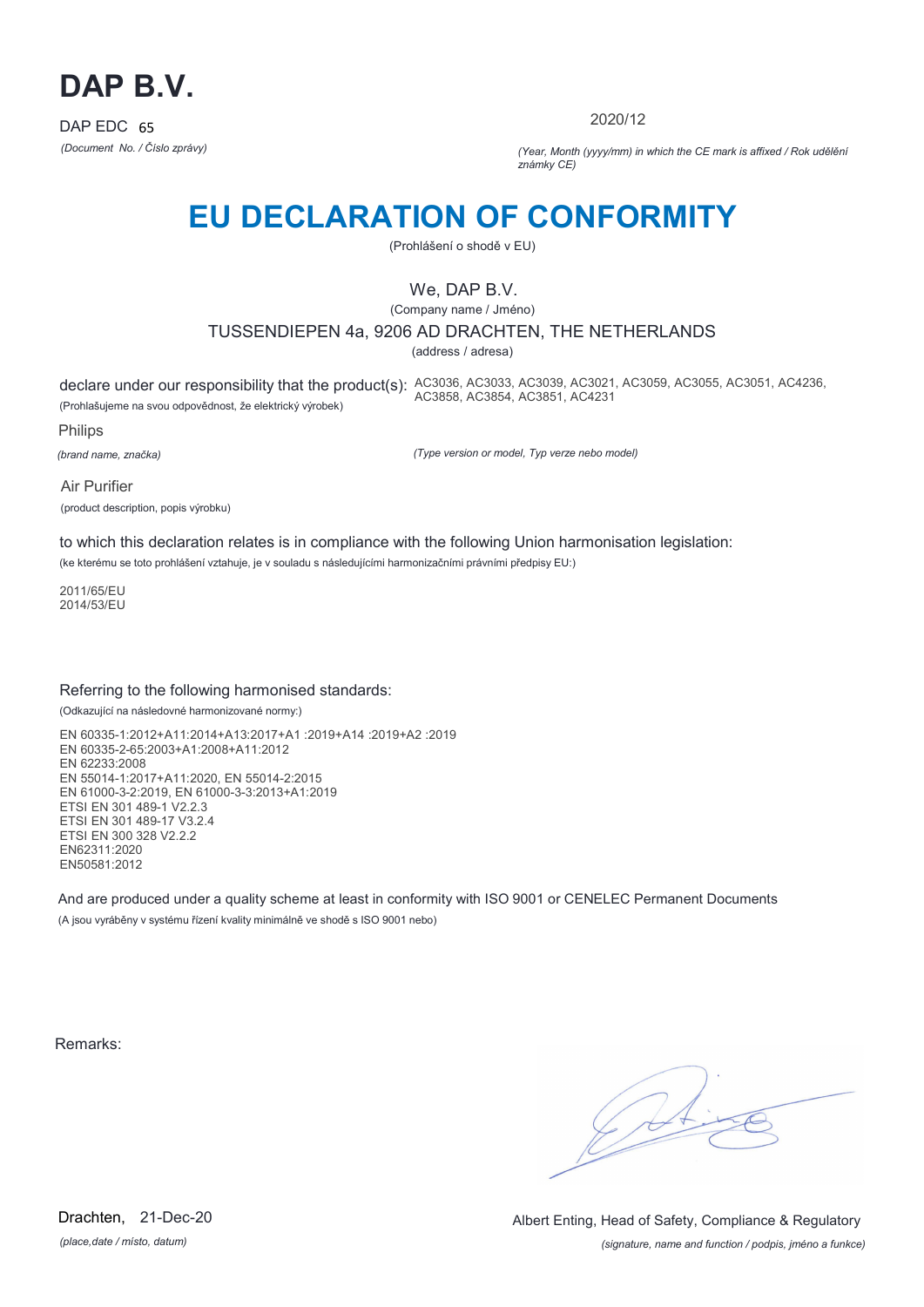

2020/12

*(Document No. / Rapportnummer) (Year, Month (yyyy/mm) in which the CE mark is affixed / Årstal for påhæftning af CE-mærkningen)*

# **EU DECLARATION OF CONFORMITY**

(EU KONFORMITETSERKLÆRING)

## We, DAP B.V.

(Company name / Virksomhedens navn)

TUSSENDIEPEN 4a, 9206 AD DRACHTEN, THE NETHERLANDS

(address / adresse)

declare under our responsibility that the product(s): AC3036, AC3033, AC3039, AC3021, AC3059, AC3055, AC3051, AC4236, (Erklærer i henhold til vores ansvar, at de(t) elektriske produkt(er)) AC3858, AC3854, AC3851, AC4231

Philips

*(brand name, navn på varemærke)*

*(Type version or model, type eller model)*

Air Purifier (product description, produktbeskrivelse)

to which this declaration relates is in compliance with the following Union harmonisation legislation:

(til hvilke(t) denne erklæring relaterer sig, er i overensstemmelse med følgende EUharmoniseringslovgivning:)

2011/65/EU 2014/53/EU

### Referring to the following harmonised standards:

(Med reference til følgende harmoniserede standarder:)

EN 60335-1:2012+A11:2014+A13:2017+A1 :2019+A14 :2019+A2 :2019 EN 60335-2-65:2003+A1:2008+A11:2012 EN 62233:2008 EN 55014-1:2017+A11:2020, EN 55014-2:2015 EN 61000-3-2:2019, EN 61000-3-3:2013+A1:2019 ETSI EN 301 489-1 V2.2.3 ETSI EN 301 489-17 V3.2.4 ETSI EN 300 328 V2.2.2 EN62311:2020 EN50581:2012

And are produced under a quality scheme at least in conformity with ISO 9001 or CENELEC Permanent Documents (Og er produceret i en kvalitet, der, som minimum, opfylder kravene i ISO 9001-standarden eller CENELEC's permanente dokumenter)

Remarks:

*(place,date / sted, dato)* Drachten, 21-Dec-20

*(signature, name and function / Signatur, navn og titel)* Albert Enting, Head of Safety, Compliance & Regulatory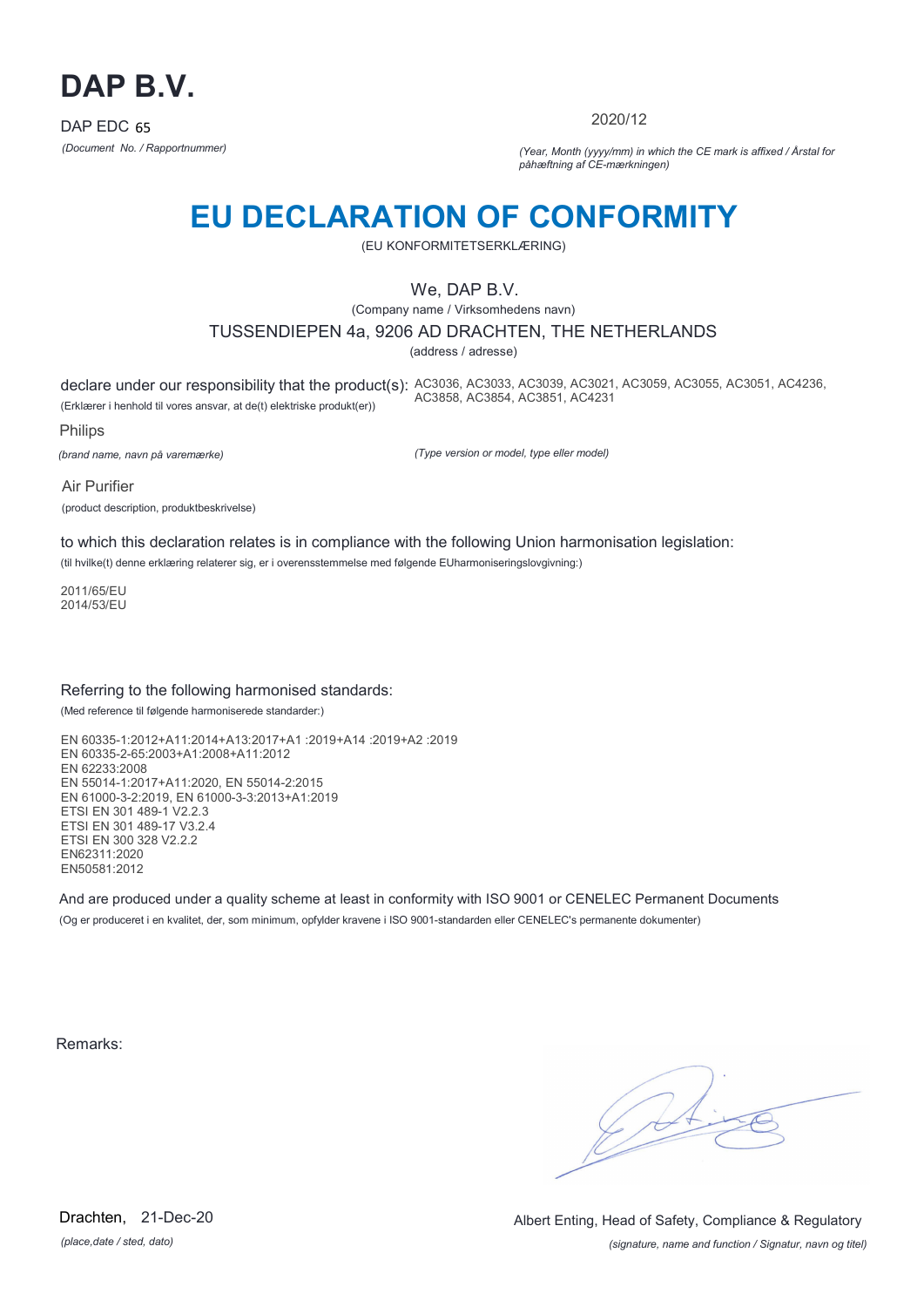

2020/12

*(Document No. / Documento nº.) (Year, Month (yyyy/mm) in which the CE mark is affixed / Año en el que se incluye el marcado CE))*

## **EU DECLARATION OF CONFORMITY**

(EU DECLARACIÓN CE DE CONFORMIDAD)

## We, DAP B.V.

(Company name / Nombre compaña )

TUSSENDIEPEN 4a, 9206 AD DRACHTEN, THE NETHERLANDS

(address / dirección )

declare under our responsibility that the product(s): (Declaramos bajo nuestra propia responsabilidad que el (los) producto(s): AC3036, AC3033, AC3039, AC3021, AC3059, AC3055, AC3051, AC4236, AC3858, AC3854, AC3851, AC4231

Philips

*(brand name, nombre de la marca)*

*(Type version or model, Referencia o modelo)*

Air Purifier

(product description, descripción del producto )

to which this declaration relates is in compliance with the following Union harmonisation legislation:

(al que hace referencia esta declaración cumple la siguiente legislación sobre armonización de la Unión:)

2011/65/EU 2014/53/EU

### Referring to the following harmonised standards:

(En referencia a las siguientes normas armonizadas:)

EN 60335-1:2012+A11:2014+A13:2017+A1 :2019+A14 :2019+A2 :2019 EN 60335-2-65:2003+A1:2008+A11:2012 EN 62233:2008 EN 55014-1:2017+A11:2020, EN 55014-2:2015 EN 61000-3-2:2019, EN 61000-3-3:2013+A1:2019 ETSI EN 301 489-1 V2.2.3 ETSI EN 301 489-17 V3.2.4 ETSI EN 300 328 V2.2.2 EN62311:2020 EN50581:2012

And are produced under a quality scheme at least in conformity with ISO 9001 or CENELEC Permanent Documents (Y se fabrican conforme a una calidad al menos conforme a la norma ISO 9001 o a los Documentos Permanentes CENELEC)

Remarks:

*(place,date / lugar, fecha)* Drachten, 21-Dec-20

*(signature, name and function / firma, nombre y cargo )* Albert Enting, Head of Safety, Compliance & Regulatory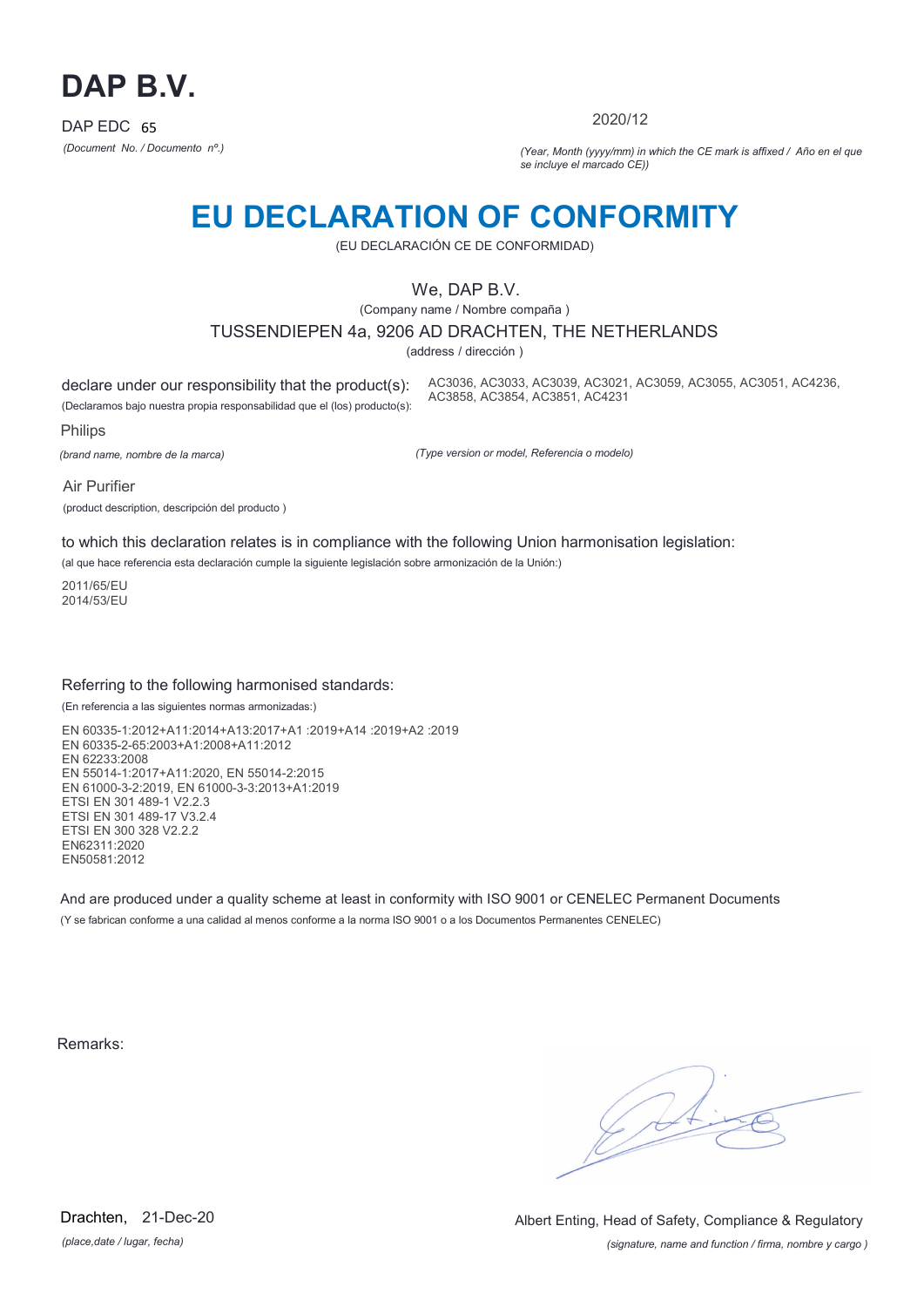

2020/12

*(Document No. / Raportti nr.) (Year, Month (yyyy/mm) in which the CE mark is affixed / CE merkinnän myöntämisvuosi)*

# **EU DECLARATION OF CONFORMITY**

(Vaatimustenmukaisuusvakuutus)

## We, DAP B.V.

(Company name / Nimi)

TUSSENDIEPEN 4a, 9206 AD DRACHTEN, THE NETHERLANDS

(address / Osoite)

declare under our responsibility that the product(s): AC3036, AC3033, AC3039, AC3021, AC3059, AC3055, AC3051, AC4236, (Ilmoitus seuraavista vastuullamme olevista sähkötuotteista:) AC3858, AC3854, AC3851, AC4231

Philips

*(brand name, Brändinimi)*

*(Type version or model, Tyypi, versio tai malli)*

Air Purifier (product description, Tuotekuvaus)

to which this declaration relates is in compliance with the following Union harmonisation legislation:

(Tämä vakuutus on yhdenmukainen seuraavan Euroopan unionin yhdenmukaistamislainsäädännön kanssa:)

2011/65/EU 2014/53/EU

### Referring to the following harmonised standards:

(Viitaten seuraaviin yhdenmukaistettuihin standardeihin:)

EN 60335-1:2012+A11:2014+A13:2017+A1 :2019+A14 :2019+A2 :2019 EN 60335-2-65:2003+A1:2008+A11:2012 EN 62233:2008 EN 55014-1:2017+A11:2020, EN 55014-2:2015 EN 61000-3-2:2019, EN 61000-3-3:2013+A1:2019 ETSI EN 301 489-1 V2.2.3 ETSI EN 301 489-17 V3.2.4 ETSI EN 300 328 V2.2.2 EN62311:2020 EN50581:2012

And are produced under a quality scheme at least in conformity with ISO 9001 or CENELEC Permanent Documents (Ja on tuotettu seuraavien laatujärjestelmien mukaisesti : ISO 9001 ja CENELEC asiakirjat)

Remarks:

 $\sqrt{14}$ 

*(place,date / paikka, päiväys)* Drachten, 21-Dec-20

*(signature, name and function / Allekirjoitus, nimi ja asema)* Albert Enting, Head of Safety, Compliance & Regulatory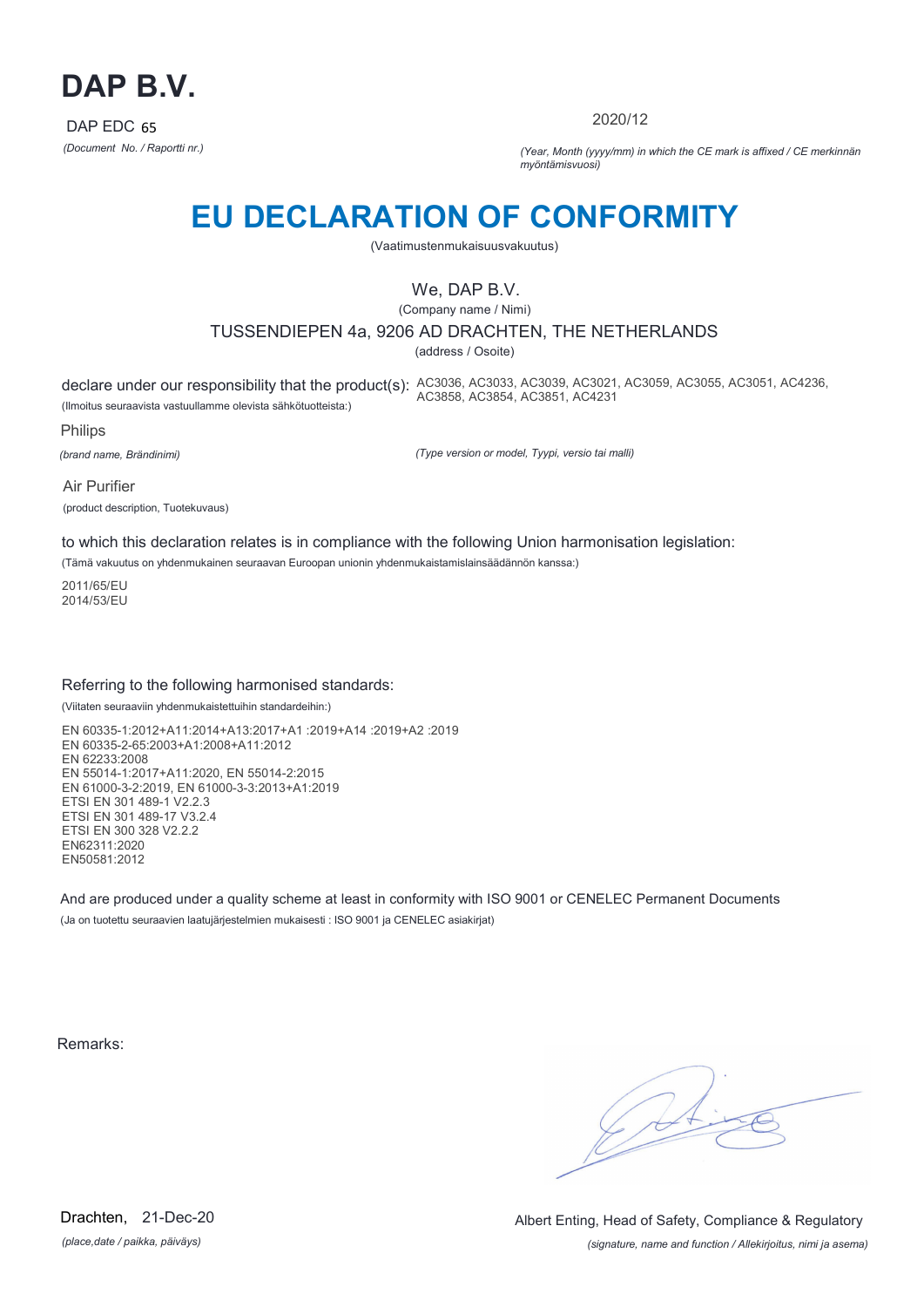

2020/12

*(Document No. / Jelentés száma) (Year, Month (yyyy/mm) in which the CE mark is affixed / A CE jelzés feltüntetésének éve)*

# **EU DECLARATION OF CONFORMITY**

(EC MEGFELELŐSÉGI NYILATKOZAT)

### We, DAP B.V.

(Company name / Név)

### TUSSENDIEPEN 4a, 9206 AD DRACHTEN, THE NETHERLANDS

(address / cím)

declare under our responsibility that the product(s):

(Felelőssége tudatában nyilatkozik, hogy az alábbi elektronikai termék(ek))

AC3036, AC3033, AC3039, AC3021, AC3059, AC3055, AC3051, AC4236, AC3858, AC3854, AC3851, AC4231

Philips

*(brand name, márkanév)*

*(Type version or model, Típusváltozat vagy modell)*

Air Purifier (product description, termék megnevezése)

to which this declaration relates is in compliance with the following Union harmonisation legislation:

(amelyre ez nyilatkozat vonatkozik, megfelel a következő uniós harmonizációs jogszabályoknak:)

2011/65/EU 2014/53/EU

### Referring to the following harmonised standards:

(Hivatkozva a következő harmonizált szabványokra:)

EN 60335-1:2012+A11:2014+A13:2017+A1 :2019+A14 :2019+A2 :2019 EN 60335-2-65:2003+A1:2008+A11:2012 EN 62233:2008 EN 55014-1:2017+A11:2020, EN 55014-2:2015 EN 61000-3-2:2019, EN 61000-3-3:2013+A1:2019 ETSI EN 301 489-1 V2.2.3 ETSI EN 301 489-17 V3.2.4 ETSI EN 300 328 V2.2.2 EN62311:2020 EN50581:2012

And are produced under a quality scheme at least in conformity with ISO 9001 or CENELEC Permanent Documents (legalább az ISO 9001-nek megfelelően vagy)

Remarks:

 $\sqrt{4}$ 

*(place,date / hely, dátum)* Drachten, 21-Dec-20

*(signature, name and function / aláírás, név és beosztás)* Albert Enting, Head of Safety, Compliance & Regulatory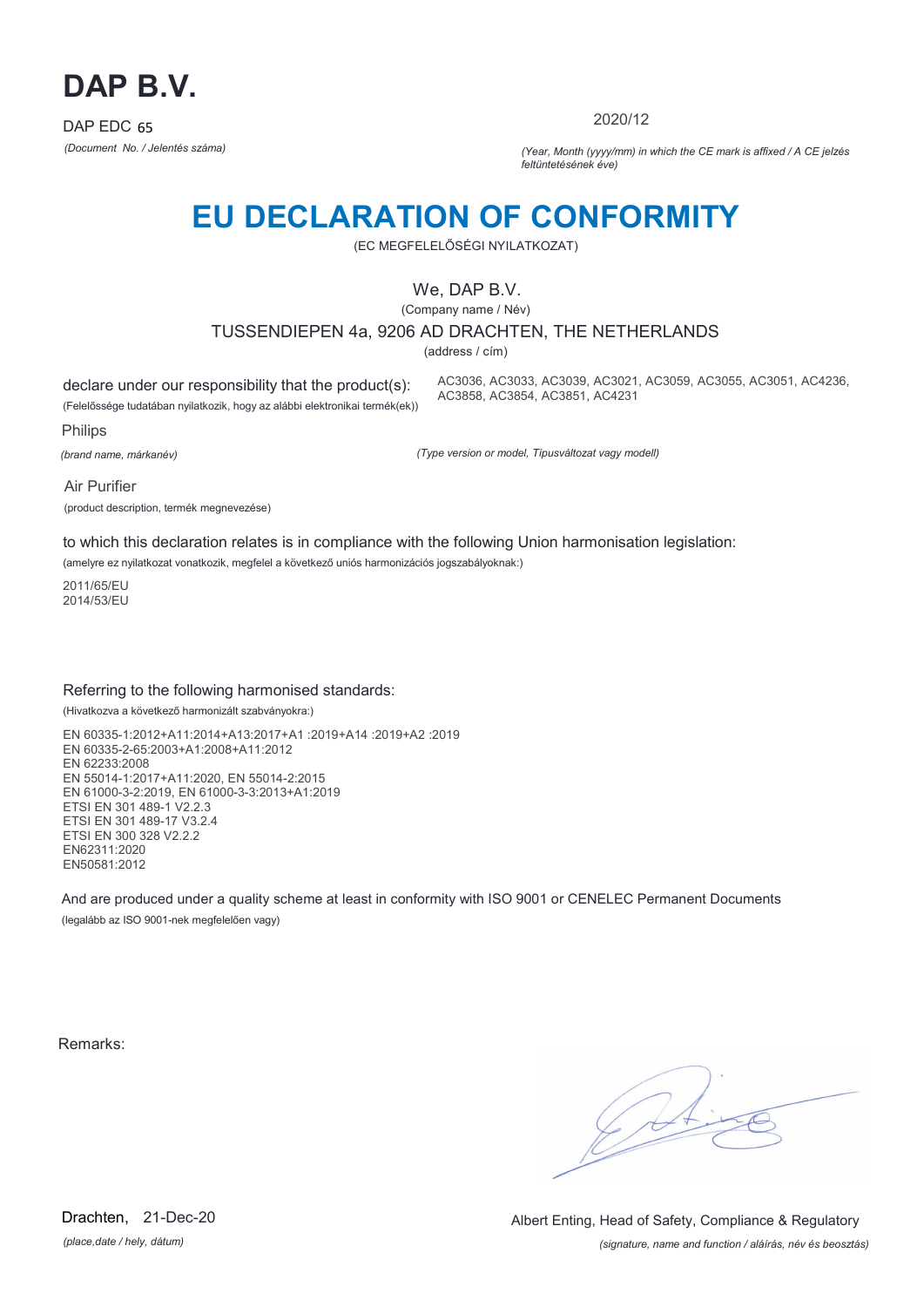

2020/12

*(Document No. / Report Numero ) (Year, Month (yyyy/mm) in which the CE mark is affixed / Anno di apposizione della marcatura CE)*

## **EU DECLARATION OF CONFORMITY**

(DICHIARAZIONE DI CONFORMITA' CE )

### We, DAP B.V.

(Company name / denominazione sociale)

### TUSSENDIEPEN 4a, 9206 AD DRACHTEN, THE NETHERLANDS

(address / sede)

declare under our responsibility that the product(s): AC3036, AC3033, AC3039, AC3021, AC3059, AC3055, AC3051, AC4236, (dichiara sotto la propria responsabilità che il /i Prodotto /i elettrico/i) AC3858, AC3854, AC3851, AC4231

Philips

*(brand name, marchio)*

*(Type version or model, modello o versione )*

Air Purifier

(product description, descrizione del prodotto)

to which this declaration relates is in compliance with the following Union harmonisation legislation:

(al quale la presente dichiarazione si riferisce è conforme alla seguente normativa di armonizzazione dell'Unione:

2011/65/EU 2014/53/EU

### Referring to the following harmonised standards:

(In riferimento alle seguenti norme tecniche armonizzate:)

EN 60335-1:2012+A11:2014+A13:2017+A1 :2019+A14 :2019+A2 :2019 EN 60335-2-65:2003+A1:2008+A11:2012 EN 62233:2008 EN 55014-1:2017+A11:2020, EN 55014-2:2015 EN 61000-3-2:2019, EN 61000-3-3:2013+A1:2019 ETSI EN 301 489-1 V2.2.3 ETSI EN 301 489-17 V3.2.4 ETSI EN 300 328 V2.2.2 EN62311:2020 EN50581:2012

And are produced under a quality scheme at least in conformity with ISO 9001 or CENELEC Permanent Documents (e i processi produttivi seguono un sistema qualità conforme almeno alla norma ISO 9001 o ai documenti permanenti CENELEC)

Remarks:

 $\sqrt{14}$ 

*(place,date / luogo e data)* Drachten, 21-Dec-20

*(signature, name and function / firma , nome e funzione)* Albert Enting, Head of Safety, Compliance & Regulatory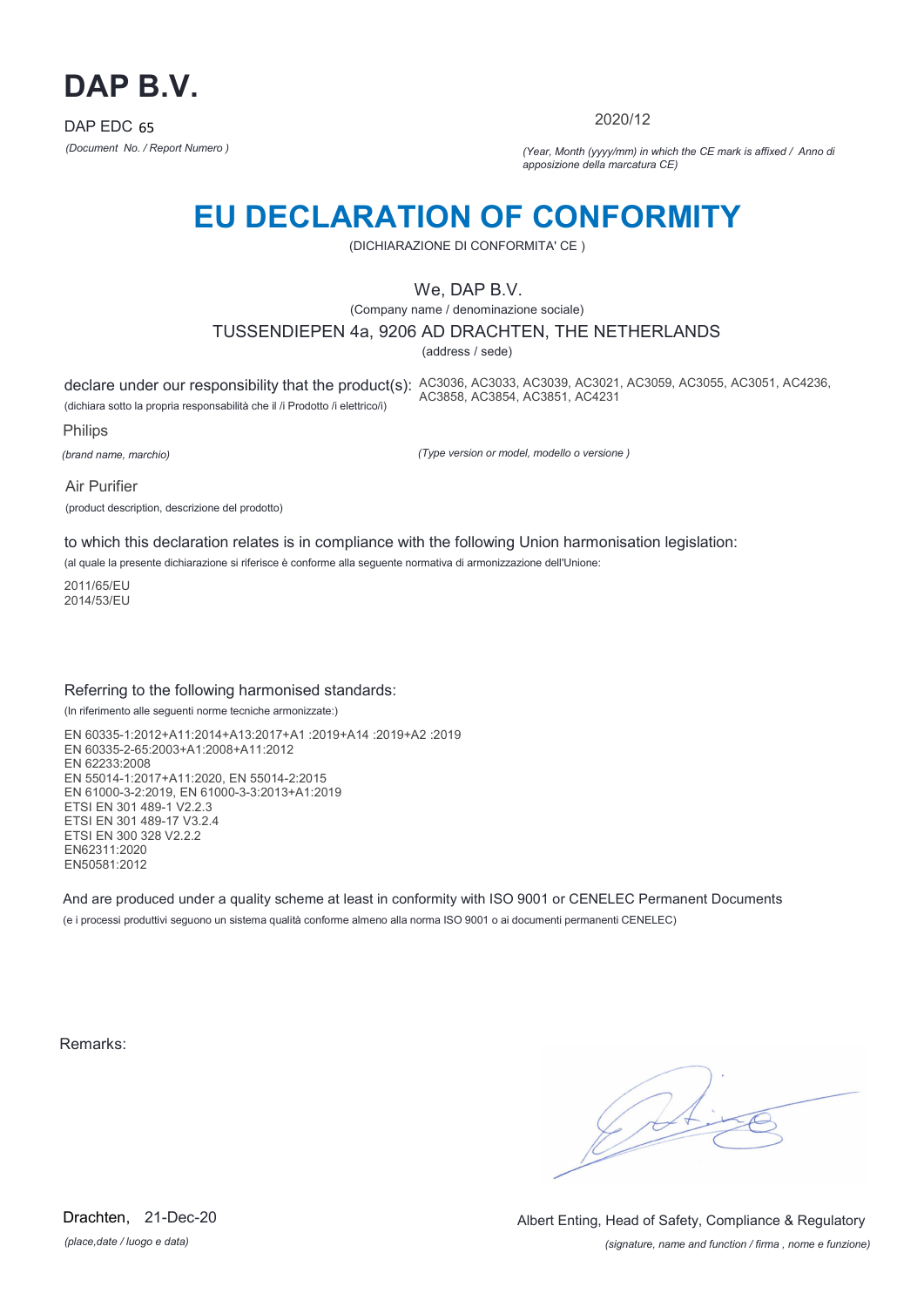

2020/12

*(Document No. / Pranešimo Nr.) (Year, Month (yyyy/mm) in which the CE mark is affixed / Metai, kada CE patvirtino)*

## **EU DECLARATION OF CONFORMITY**

(EC ATITIKTIES DEKLARACIJA)

## We, DAP B.V.

(Company name / Pavadinimas)

### TUSSENDIEPEN 4a, 9206 AD DRACHTEN, THE NETHERLANDS

(address / adresas)

declare under our responsibility that the product(s): AC3036, AC3033, AC3039, AC3021, AC3059, AC3055, AC3051, AC4236, (Deklaruojame, kad elektronikos gaminys (-iai):) AC3858, AC3854, AC3851, AC4231

Philips

*(brand name, firmos ženklo pavadinimas )*

*(Type version or model, Tipas arba modelis)*

Air Purifier (product description, gaminio aprašymas)

to which this declaration relates is in compliance with the following Union harmonisation legislation:

(šiai deklaracijai, sutinkamai su toliau nurodytais jungtiniais harmonizacijos reglamentais:)

2011/65/EU 2014/53/EU

### Referring to the following harmonised standards:

(Sutinkamai su šiais harmonizuotais standartais:)

EN 60335-1:2012+A11:2014+A13:2017+A1 :2019+A14 :2019+A2 :2019 EN 60335-2-65:2003+A1:2008+A11:2012 EN 62233:2008 EN 55014-1:2017+A11:2020, EN 55014-2:2015 EN 61000-3-2:2019, EN 61000-3-3:2013+A1:2019 ETSI EN 301 489-1 V2.2.3 ETSI EN 301 489-17 V3.2.4 ETSI EN 300 328 V2.2.2 EN62311:2020 EN50581:2012

And are produced under a quality scheme at least in conformity with ISO 9001 or CENELEC Permanent Documents (Pagaminta atitinkant visus kokybės reikalavimus pagal ISO 9001 ar CENELEC nuolatinius dokumentus)

Remarks:

 $\sqrt{4}$ 

*(place,date / vieta, data)* Drachten, 21-Dec-20

*(signature, name and function / parašas, vardas, pavardė ir pareigos)* Albert Enting, Head of Safety, Compliance & Regulatory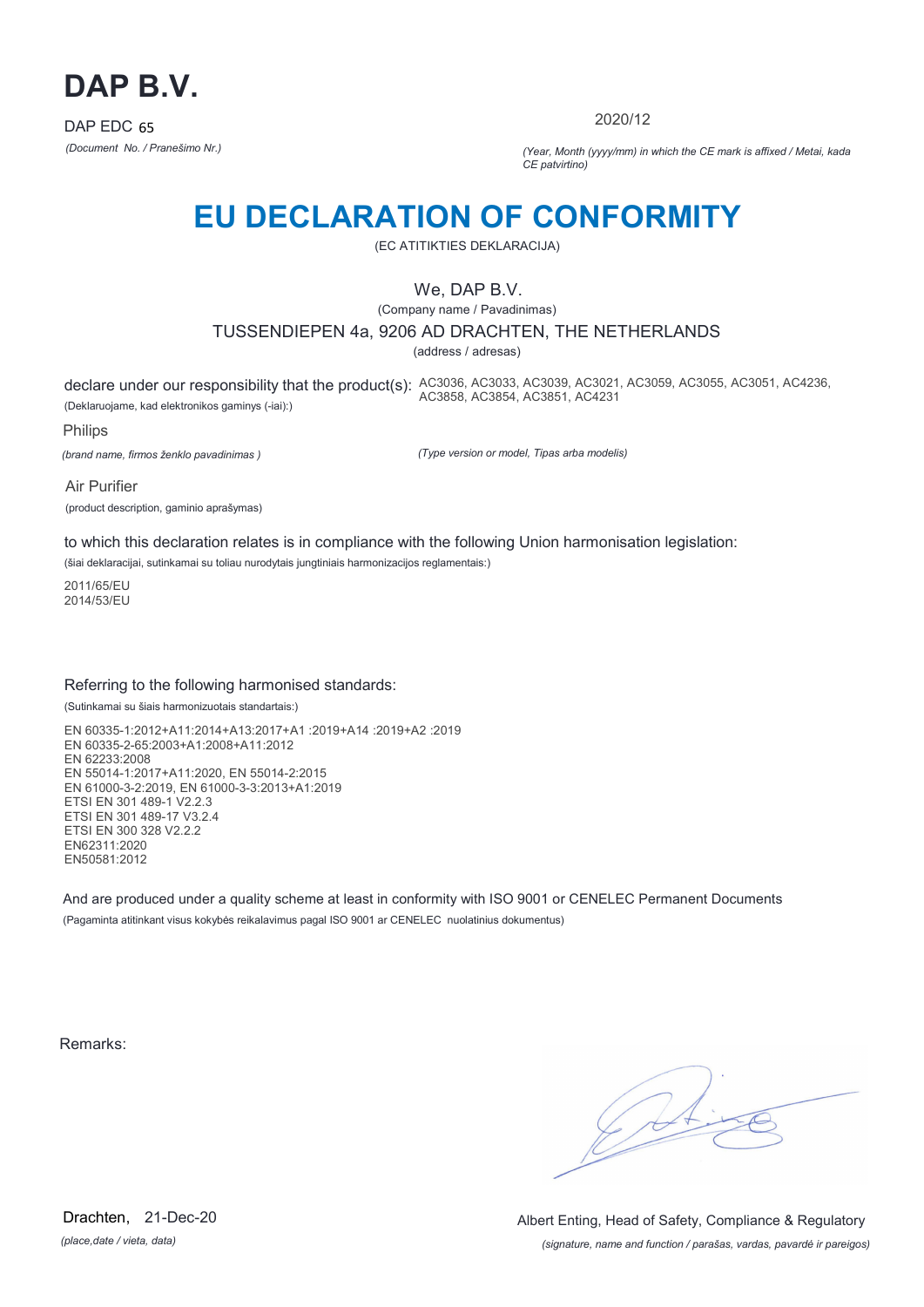

2020/12

*(Document No. / Ziņojums Nr) (Year, Month (yyyy/mm) in which the CE mark is affixed / Gads kurā CE zīme ieviesta)*

## **EU DECLARATION OF CONFORMITY**

(EC deklarācija atbilstība)

## We, DAP B.V.

(Company name / vārds)

### TUSSENDIEPEN 4a, 9206 AD DRACHTEN, THE NETHERLANDS

(address / adrese)

declare under our responsibility that the product(s): AC3036, AC3033, AC3039, AC3021, AC3059, AC3055, AC3051, AC4236, (deklarēt zem vai atbildība ka, elektronisks produkts) AC3858, AC3854, AC3851, AC4231

Philips

*(brand name, fabrikas marka vārds)*

*(Type version or model, Tips, versija vai modelis)*

Air Purifier (product description, produkta apraksts)

to which this declaration relates is in compliance with the following Union harmonisation legislation:

(uz ko attiecas šī deklarācija, atbilst tālāk minētajiem Eiropas Savienības saskaņošanas tiesību aktiem:)

2011/65/EU 2014/53/EU

### Referring to the following harmonised standards:

(Atsaucas uz tālāk minētajiem saskaņotajiem standartiem:)

EN 60335-1:2012+A11:2014+A13:2017+A1 :2019+A14 :2019+A2 :2019 EN 60335-2-65:2003+A1:2008+A11:2012 EN 62233:2008 EN 55014-1:2017+A11:2020, EN 55014-2:2015 EN 61000-3-2:2019, EN 61000-3-3:2013+A1:2019 ETSI EN 301 489-1 V2.2.3 ETSI EN 301 489-17 V3.2.4 ETSI EN 300 328 V2.2.2 EN62311:2020 EN50581:2012

And are produced under a quality scheme at least in conformity with ISO 9001 or CENELEC Permanent Documents (Tiek ražots zem kvalitātes sistēma kas ir apstiprināta ar ISO 9001 vai CENELEC pastāvošiem dokumentiem )

Remarks:

 $\sqrt{4}$ 

*(place,date / vieta, datums)* Drachten, 21-Dec-20

*(signature, name and function / parskts, vārds un amatpienākums)* Albert Enting, Head of Safety, Compliance & Regulatory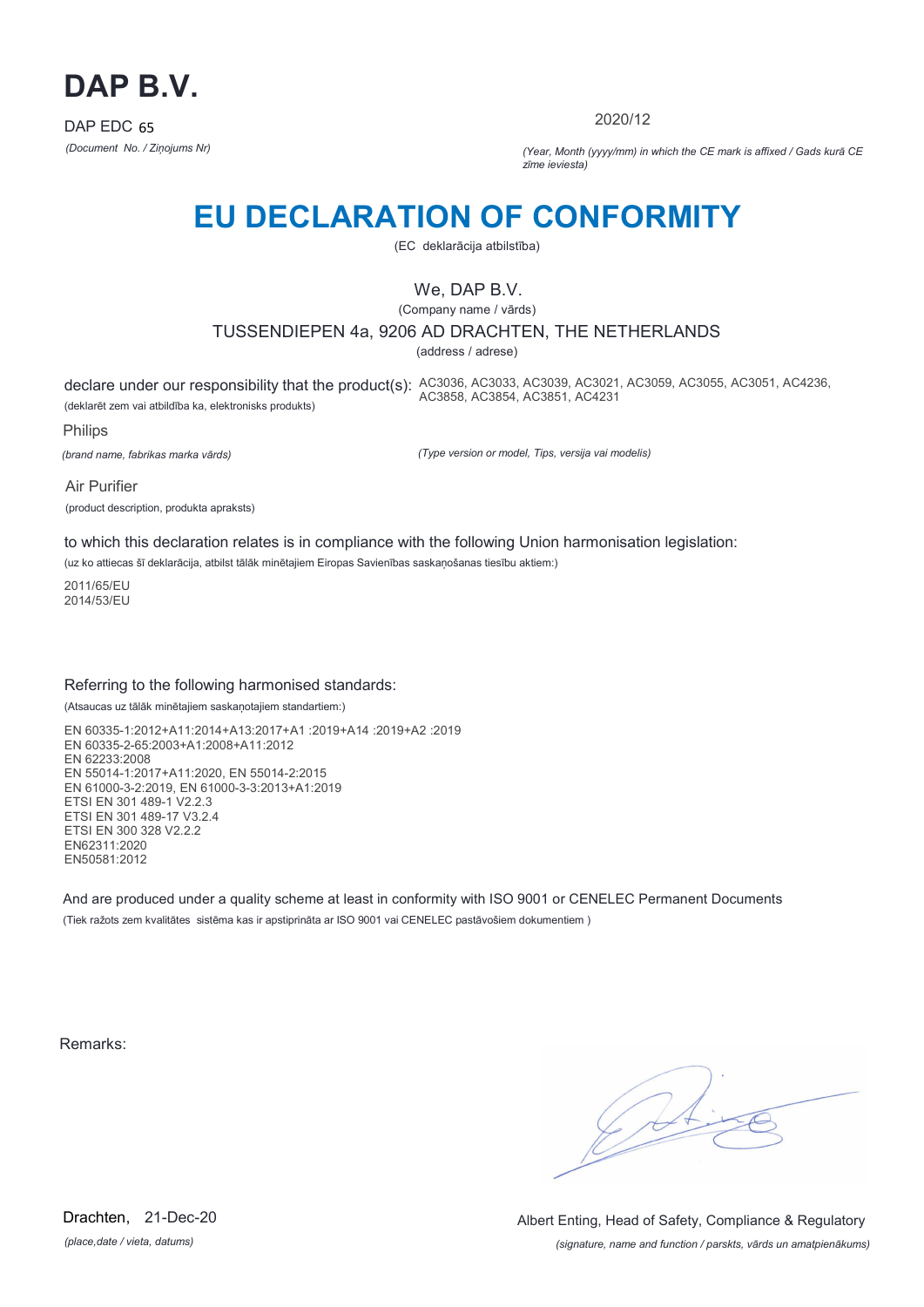

2020/12

AC3036, AC3033, AC3039, AC3021, AC3059, AC3055, AC3051, AC4236,

*(Document No. / Numer raportu) (Year, Month (yyyy/mm) in which the CE mark is affixed / Rok, w którym oznakowanie CE zostało umieszczone na wyrobie)*

# **EU DECLARATION OF CONFORMITY**

(DEKLARACJA ZGODNOŚCI UE)

### We, DAP B.V.

(Company name / Nazwa)

TUSSENDIEPEN 4a, 9206 AD DRACHTEN, THE NETHERLANDS

(address / adres)

declare under our responsibility that the product(s):

(Deklarujemy na naszą odpowiedzialność, że urządzeni(e/a) elektryczne) AC3858, AC3854, AC3851, AC4231

Philips

*(brand name, marka)*

*(Type version or model, Typ lub model)*

Air Purifier

(product description, nazwa /opis produktu)

to which this declaration relates is in compliance with the following Union harmonisation legislation:

(do którego odnosi się niniejsza deklaracja jest zgodne z następującymi normami zharmonizowanymi:)

2011/65/EU 2014/53/EU

### Referring to the following harmonised standards:

(Odwołującymi się do następujących norm zharmonizowanych:

EN 60335-1:2012+A11:2014+A13:2017+A1 :2019+A14 :2019+A2 :2019 EN 60335-2-65:2003+A1:2008+A11:2012 EN 62233:2008 EN 55014-1:2017+A11:2020, EN 55014-2:2015 EN 61000-3-2:2019, EN 61000-3-3:2013+A1:2019 ETSI EN 301 489-1 V2.2.3 ETSI EN 301 489-17 V3.2.4 ETSI EN 300 328 V2.2.2 EN62311:2020 EN50581:2012

And are produced under a quality scheme at least in conformity with ISO 9001 or CENELEC Permanent Documents (oraz został wyprodukowany zgodnie ze standardami jakościowymi takimi jak ISO9001 lub CENELEC Permanent Documents)

Remarks:

 $\sqrt{1}$ 

*(place,date / miasto, data)* Drachten, 21-Dec-20

*(signature, name and function / podpis, imię i nazwisko oraz funkcja)* Albert Enting, Head of Safety, Compliance & Regulatory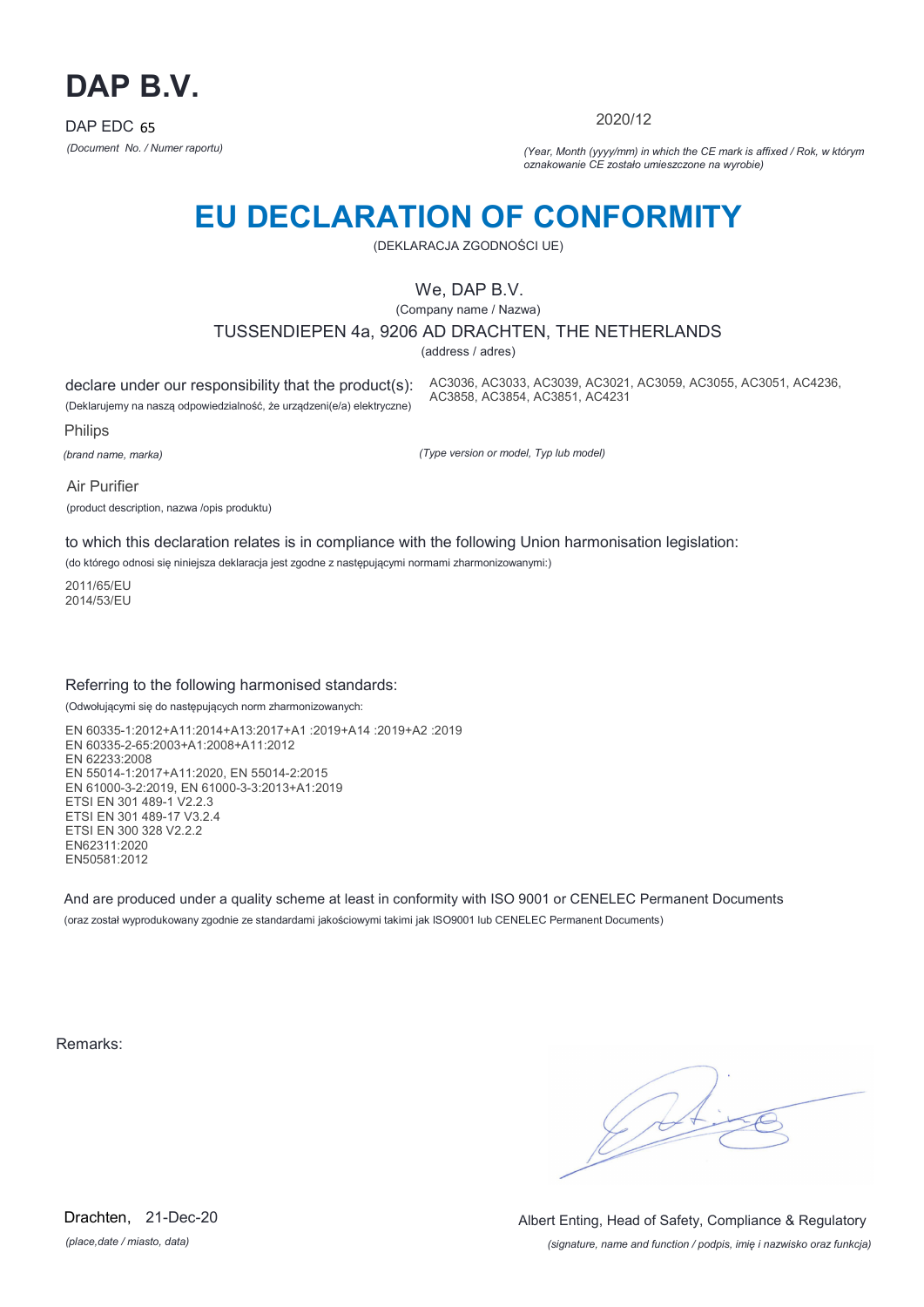

2020/12

*(Document No. / Relatório No.) (Year, Month (yyyy/mm) in which the CE mark is affixed / Ano em que a marca CE é afixada)*

## **EU DECLARATION OF CONFORMITY**

(DECLARAÇÃODE CONFORMIDADE CE)

### We, DAP B.V.

(Company name / Nome)

### TUSSENDIEPEN 4a, 9206 AD DRACHTEN, THE NETHERLANDS

(address)

declare under our responsibility that the product(s): AC3036, AC3033, AC3039, AC3021, AC3059, AC3055, AC3051, AC4236, (Declara sob a sua responsabilidade que o(s) producto(s) eléctricos ) AC3858, AC3854, AC3851, AC4231

Philips

*(brand name, nome da marca)*

*(Type version or model, Indicar versão ou modelo)*

Air Purifier (product description, Descrição do produto)

to which this declaration relates is in compliance with the following Union harmonisation legislation:

(a que esta declaração se refere está em conformidade com a seguinte legislação de harmonização da União:)

2011/65/EU 2014/53/EU

### Referring to the following harmonised standards:

(Com referência aos seguintes padrões de harmonização:)

EN 60335-1:2012+A11:2014+A13:2017+A1 :2019+A14 :2019+A2 :2019 EN 60335-2-65:2003+A1:2008+A11:2012 EN 62233:2008 EN 55014-1:2017+A11:2020, EN 55014-2:2015 EN 61000-3-2:2019, EN 61000-3-3:2013+A1:2019 ETSI EN 301 489-1 V2.2.3 ETSI EN 301 489-17 V3.2.4 ETSI EN 300 328 V2.2.2 EN62311:2020 EN50581:2012

And are produced under a quality scheme at least in conformity with ISO 9001 or CENELEC Permanent Documents (E são produzidos sob um regime de qualidade, pelo menos, em conformidade com a norma ISO 9001 ou Documentos Permanentes CENELEC)

Remarks:

*(place,date / local, data)* Drachten, 21-Dec-20

*(signature, name and function / assinatura, nome e função)* Albert Enting, Head of Safety, Compliance & Regulatory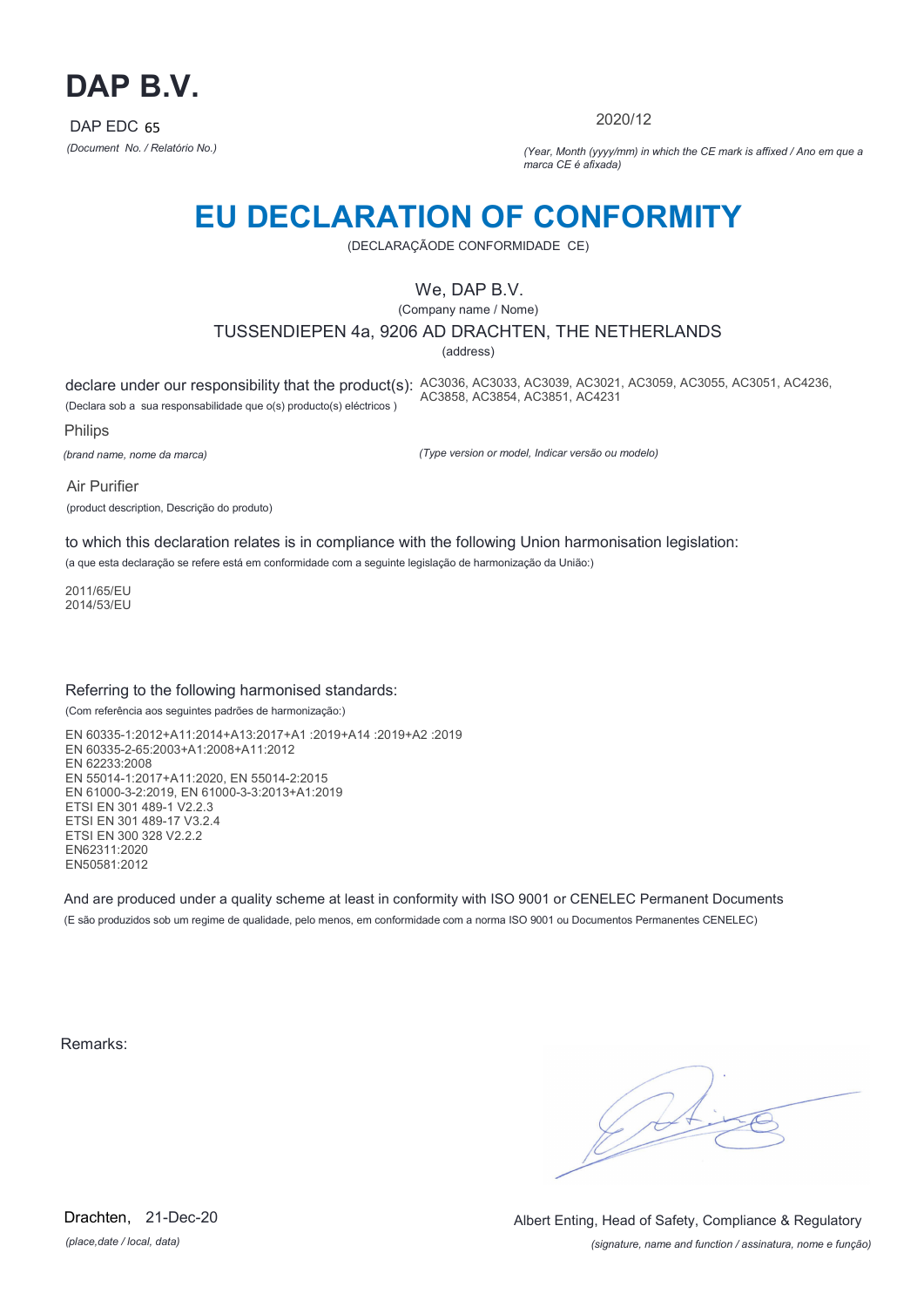

2020/12

*(Document No. / Nr. raport) (Year, Month (yyyy/mm) in which the CE mark is affixed / Anul în care este aplicat marcajul CE)*

# **EU DECLARATION OF CONFORMITY**

(DECLARAŢIE DE CONFORMITATE CE)

## We, DAP B.V.

(Company name / Nume)

TUSSENDIEPEN 4a, 9206 AD DRACHTEN, THE NETHERLANDS

(address / adresă)

declare under our responsibility that the product(s): AC3036, AC3033, AC3039, AC3021, AC3059, AC3055, AC3051, AC4236, (Declarăm pe proprie răspundere că produsul (produsele) electric(e)) AC3858, AC3854, AC3851, AC4231

Philips

*(brand name, marca)*

*(Type version or model, Tip sau model)*

Air Purifier (product description, descriere produs)

to which this declaration relates is in compliance with the following Union harmonisation legislation:

(la care se referă prezenta declarație este în conformitate cu următoarea legislație de armonizare a Uniunii:)

2011/65/EU 2014/53/EU

### Referring to the following harmonised standards:

(Se referă la următoarele standarde armonizate:)

EN 60335-1:2012+A11:2014+A13:2017+A1 :2019+A14 :2019+A2 :2019 EN 60335-2-65:2003+A1:2008+A11:2012 EN 62233:2008 EN 55014-1:2017+A11:2020, EN 55014-2:2015 EN 61000-3-2:2019, EN 61000-3-3:2013+A1:2019 ETSI EN 301 489-1 V2.2.3 ETSI EN 301 489-17 V3.2.4 ETSI EN 300 328 V2.2.2 EN62311:2020 EN50581:2012

And are produced under a quality scheme at least in conformity with ISO 9001 or CENELEC Permanent Documents (Şi sunt fabricate după o schemă de calitate conformă cel puţin cu standardul ISO 9001 sau Documentele Permanente CENELEC)

Remarks:

*(place,date / locul, data)* Drachten, 21-Dec-20

*(signature, name and function / semnătura, nume şi funcţie)* Albert Enting, Head of Safety, Compliance & Regulatory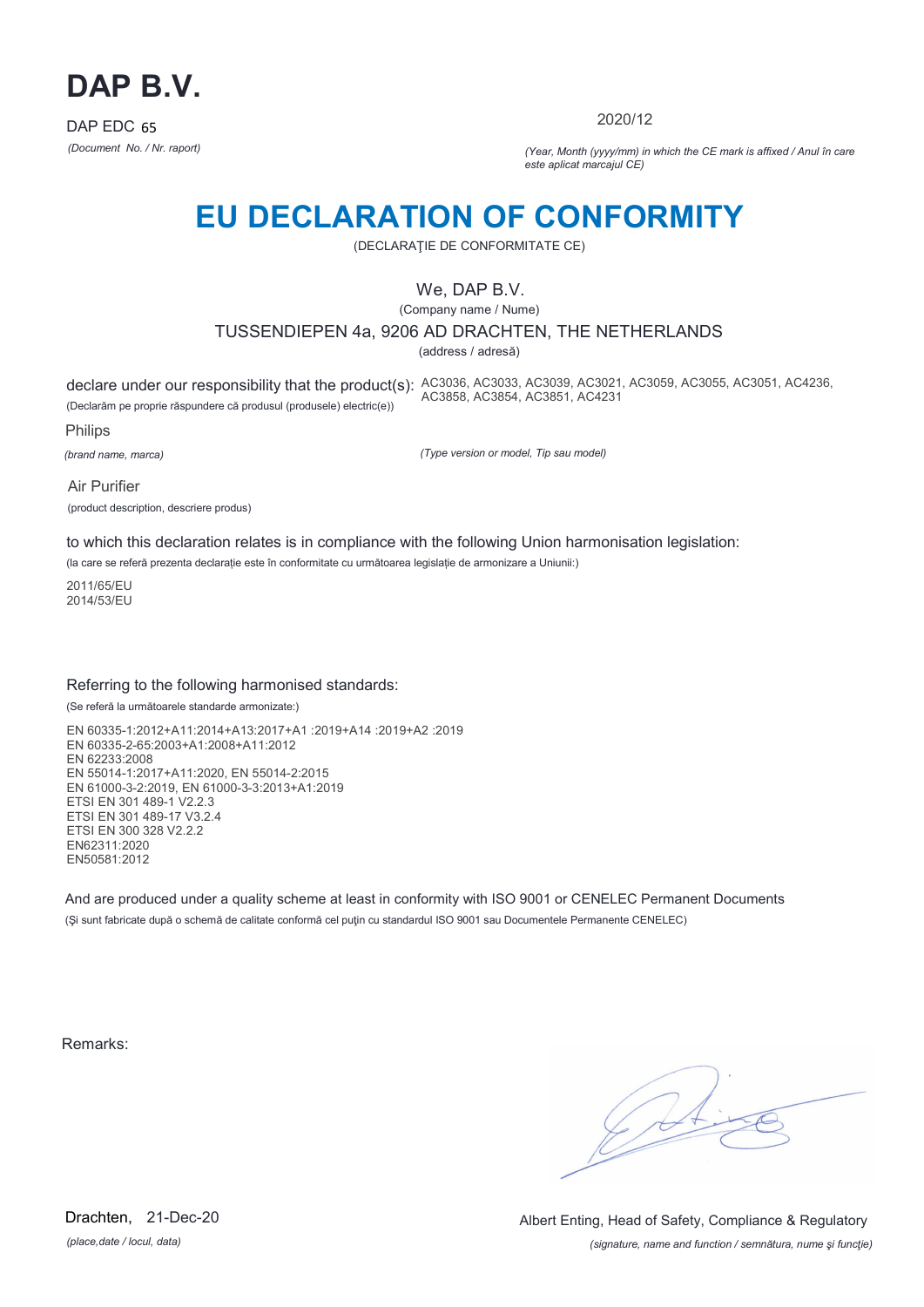

2020/12

*(Document No. / Номер протокола) (Year, Month (yyyy/mm) in which the CE mark is affixed / Год начала маркировки знаком CE)*

# **EU DECLARATION OF CONFORMITY**

(CE Декларация о соответствии)

### We, DAP B.V.

(Company name / Юридическое имя)

#### TUSSENDIEPEN 4a, 9206 AD DRACHTEN, THE NETHERLANDS

(address / адрес)

declare under our responsibility that the product(s): (Декларируем под нашу ответственность, что электрическая продукция)

AC3036, AC3033, AC3039, AC3021, AC3059, AC3055, AC3051, AC4236, AC3858, AC3854, AC3851, AC4231

Philips

*(brand name, торговая марка)*

*(Type version or model, тип, модель)*

Air Purifier

(product description, описание продукции)

to which this declaration relates is in compliance with the following Union harmonisation legislation:

(к которому относится данное заявление, соответствует следующим законодательным актам Европейского Союза о гармонизации технических нормативов:)

2011/65/EU 2014/53/EU

### Referring to the following harmonised standards:

(Эти нормативы касаются следующих гармонизированных стандартов:)

EN 60335-1:2012+A11:2014+A13:2017+A1 :2019+A14 :2019+A2 :2019 EN 60335-2-65:2003+A1:2008+A11:2012 EN 62233:2008 EN 55014-1:2017+A11:2020, EN 55014-2:2015 EN 61000-3-2:2019, EN 61000-3-3:2013+A1:2019 ETSI EN 301 489-1 V2.2.3 ETSI EN 301 489-17 V3.2.4 ETSI EN 300 328 V2.2.2 EN62311:2020 EN50581:2012

And are produced under a quality scheme at least in conformity with ISO 9001 or CENELEC Permanent Documents (по крайней мере, в соответствии с ISO 9001 или)

Remarks:

 $\sqrt{14}$ 

*(place,date / место, дата)* Drachten, 21-Dec-20

*(signature, name and function / подпись, имя и должность)* Albert Enting, Head of Safety, Compliance & Regulatory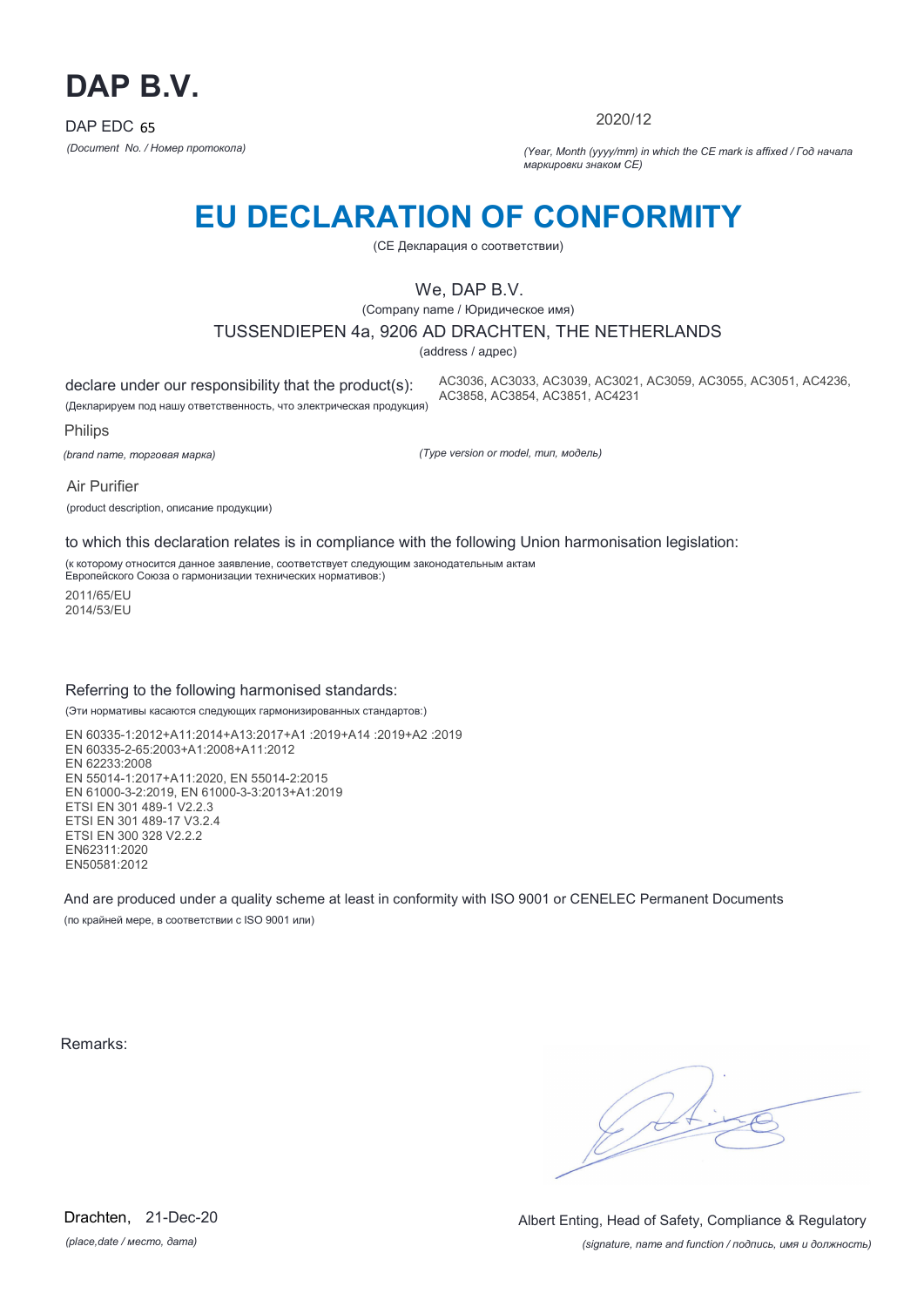

2020/12

*(Document No. / Správa č.) (Year, Month (yyyy/mm) in which the CE mark is affixed / Rok v ktorom je opatrený znakom CE)*

## **EU DECLARATION OF CONFORMITY**

(Rok v ktorom je opatrený znakom CE)

## We, DAP B.V.

(Company name / Meno )

### TUSSENDIEPEN 4a, 9206 AD DRACHTEN, THE NETHERLANDS

(address / adresa)

declare under our responsibility that the product(s): AC3036, AC3033, AC3039, AC3021, AC3059, AC3055, AC3051, AC4236, (Prehlasujeme na svoju zodpovednosť, že elektrický výrobok(y)) AC3858, AC3854, AC3851, AC4231

Philips

*(brand name, názov značky)*

*(Type version or model, Typové označenie alebo model)*

Air Purifier (product description, opis prístroja)

to which this declaration relates is in compliance with the following Union harmonisation legislation:

(na ktorý sa toto vyhlásenie vzťahuje, je v súlade s nasledujúcimi harmonizovanými právnymi predpismi Európskej únie:)

2011/65/EU 2014/53/EU

### Referring to the following harmonised standards:

(S odvolaním sa na nasledujúce harmonizované normy:)

EN 60335-1:2012+A11:2014+A13:2017+A1 :2019+A14 :2019+A2 :2019 EN 60335-2-65:2003+A1:2008+A11:2012 EN 62233:2008 EN 55014-1:2017+A11:2020, EN 55014-2:2015 EN 61000-3-2:2019, EN 61000-3-3:2013+A1:2019 ETSI EN 301 489-1 V2.2.3 ETSI EN 301 489-17 V3.2.4 ETSI EN 300 328 V2.2.2 EN62311:2020 EN50581:2012

And are produced under a quality scheme at least in conformity with ISO 9001 or CENELEC Permanent Documents (A sú vyrobené systémom kvality minimálne v súlade s normou ISO 9001 alebo CENELEC dokumentmi)

Remarks:

 $\sqrt{4}$ 

*(place,date / miesto, dátum)* Drachten, 21-Dec-20

*(signature, name and function / podpis, meno a funkcia)* Albert Enting, Head of Safety, Compliance & Regulatory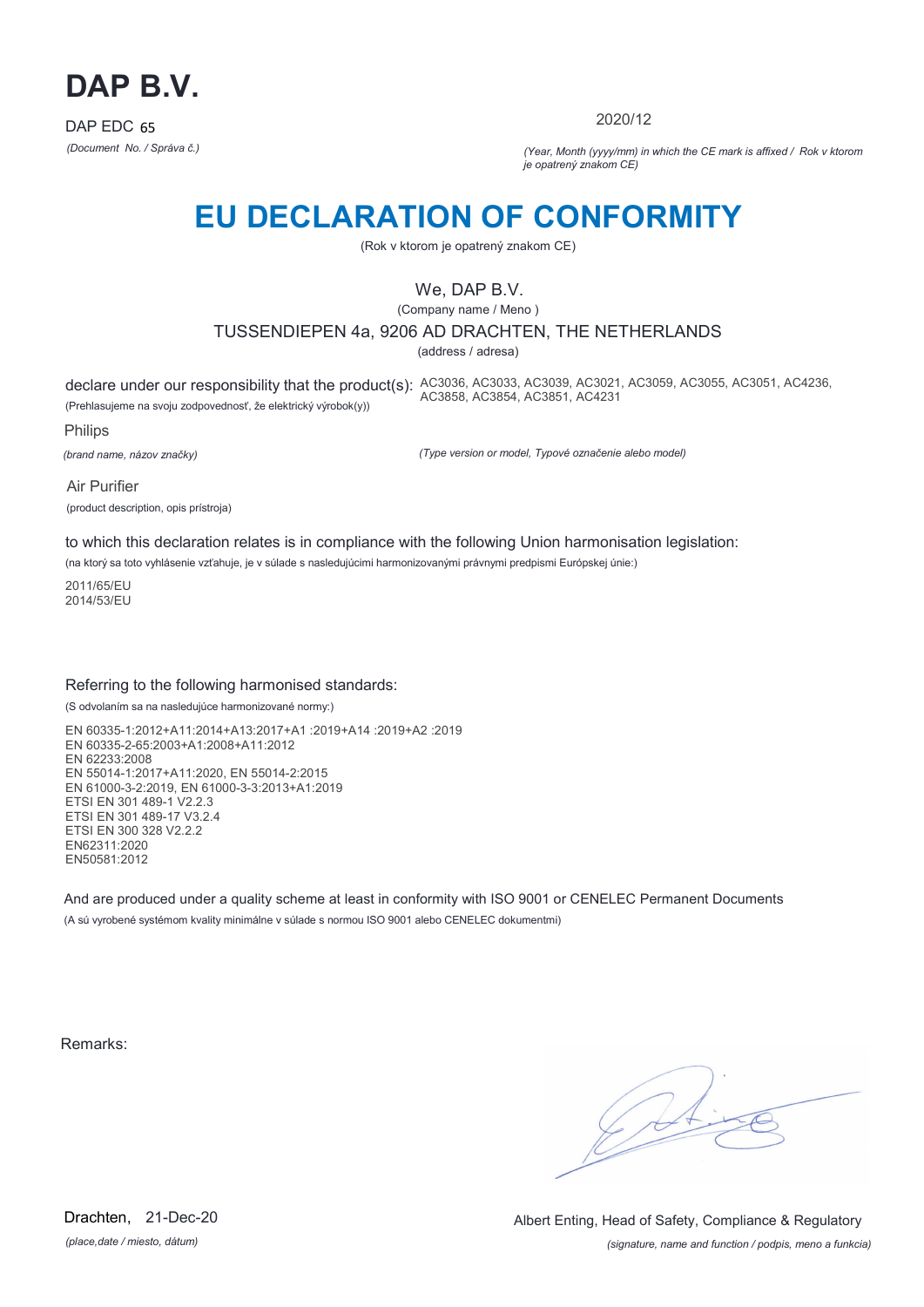

2020/12

*(Document No. / Številka poročila) (Year, Month (yyyy/mm) in which the CE mark is affixed / Leto namstitve CE znaka)*

# **EU DECLARATION OF CONFORMITY**

(Izjava o skladnosti)

## We, DAP B.V.

(Company name / Ime)

### TUSSENDIEPEN 4a, 9206 AD DRACHTEN, THE NETHERLANDS

(address / Naslov)

declare under our responsibility that the product(s): AC3036, AC3033, AC3039, AC3021, AC3059, AC3055, AC3051, AC4236, (S polno odgovornostjo izjavljamo) AC3858, AC3854, AC3851, AC4231

Philips

*(brand name, Ime znamke)*

*(Type version or model, Tip, verzija ali model)*

Air Purifier (product description, Opis proizvoda)

to which this declaration relates is in compliance with the following Union harmonisation legislation:

(na katerega se nanaša ta izjava, je skladen z naslednjo usklajevalno zakonodajo Unije:)

2011/65/EU 2014/53/EU

### Referring to the following harmonised standards:

(S sklicevanjem na naslednje usklajene standarde:)

EN 60335-1:2012+A11:2014+A13:2017+A1 :2019+A14 :2019+A2 :2019 EN 60335-2-65:2003+A1:2008+A11:2012 EN 62233:2008 EN 55014-1:2017+A11:2020, EN 55014-2:2015 EN 61000-3-2:2019, EN 61000-3-3:2013+A1:2019 ETSI EN 301 489-1 V2.2.3 ETSI EN 301 489-17 V3.2.4 ETSI EN 300 328 V2.2.2 EN62311:2020 EN50581:2012

And are produced under a quality scheme at least in conformity with ISO 9001 or CENELEC Permanent Documents (In so proizvedeni v skladu s shemo kakovosti najmanj v skladu z ISO 9001 ali CENELEC stalnimi dokumenti)

Remarks:

*(place,date / Kraj, datum)* Drachten, 21-Dec-20

*(signature, name and function / Podpis, Ime in funkcija)* Albert Enting, Head of Safety, Compliance & Regulatory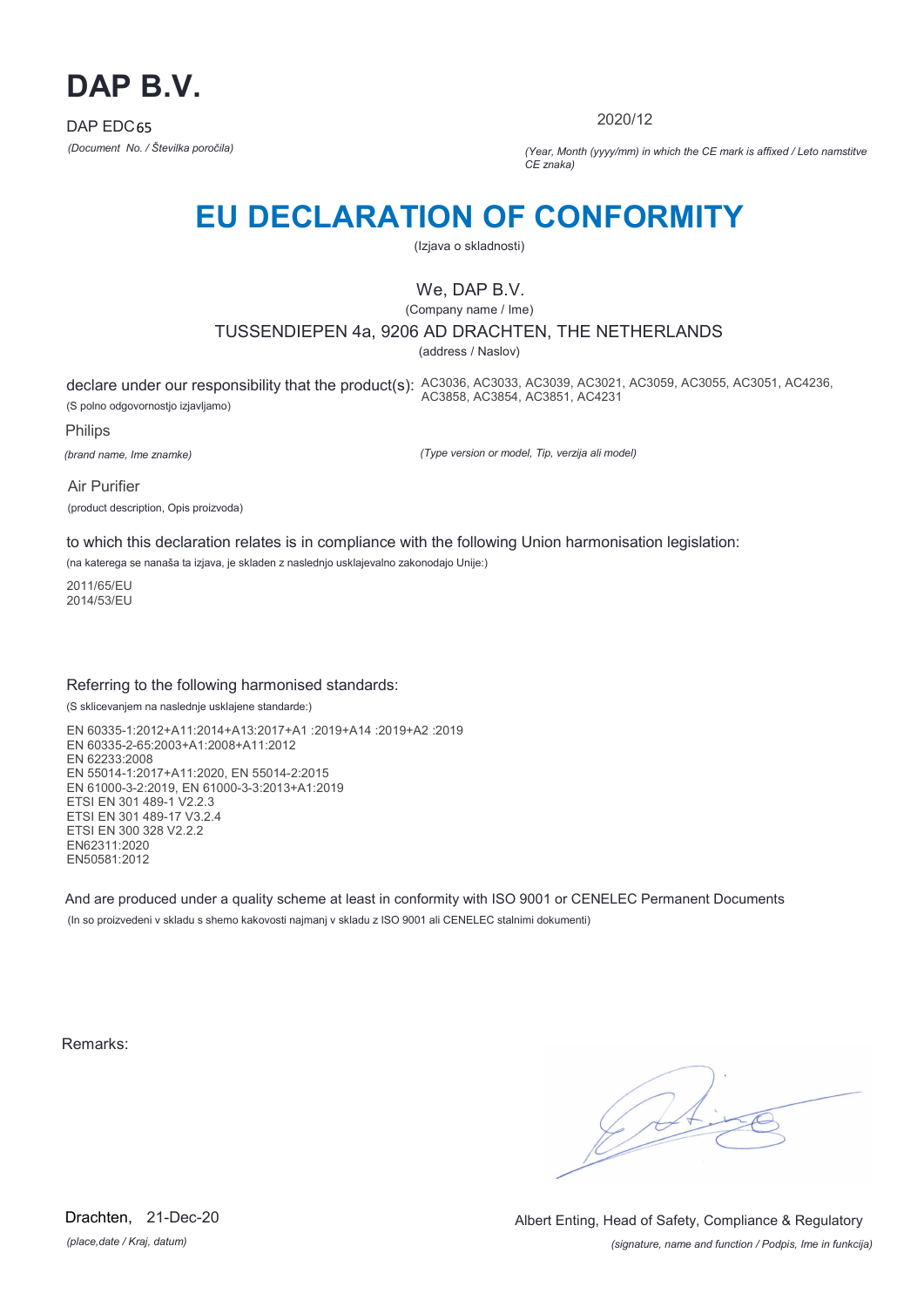

2020/12

*(Document No. / Döküman Numarası) (Year, Month (yyyy/mm) in which the CE mark is affixed / CE İbaresinin eklendiği yıl (yyyy/aa))*

## **EU DECLARATION OF CONFORMITY**

(EU UYGUNLUK BEYANI)

DAP B.V.

(Company name / İmalatçının ismi)

TUSSENDIEPEN 4a, 9206 AD DRACHTEN, THE NETHERLANDS

(address / İmalatçının adresi )

This declaration of conformity is issued under the sole responsibility of the manufacturer

AC3036, AC3033, AC3039, AC3021, AC3059, AC3055, AC3051, AC4236, AC3858, AC3854, AC3851, AC4231

(Bu uygunluk beyanı yalnızca imalatçının kendi sorumluluğu altında düzenlenir)

Philips

*(brand name, İsim )*

*(Type version or model, Tip veya model)*

Air Purifier

(product description, Ürün Açıklamas )

to which this declaration relates is in compliance with the following Union harmonisation legislation:

((bu beyanın ilgili olduğu) aşağıdaki Union uyumlaştırma mevzuatına uygundur:)

2011/65/EU 2014/53/EU

#### Referring to the following harmonised standards:

(Aşağıdaki uyumlaştırılmış standartlara atıfta bulunmaktadır:)

EN 60335-1:2012+A11:2014+A13:2017+A1 :2019+A14 :2019+A2 :2019 EN 60335-2-65:2003+A1:2008+A11:2012 EN 62233:2008 EN 55014-1:2017+A11:2020, EN 55014-2:2015 EN 61000-3-2:2019, EN 61000-3-3:2013+A1:2019 ETSI EN 301 489-1 V2.2.3 ETSI EN 301 489-17 V3.2.4 ETSI EN 300 328 V2.2.2 EN62311:2020 EN50581:2012

And are produced under a quality scheme at least in conformity with ISO 9001 or CENELEC Permanent Documents (En az ISO 9001 veya CENELEC Daimi Belgelerine uygun kalite şemasına binaen mevcut ürünlerdir)

Remarks:

*(place,date / Yer ve tarih )* Drachten, 21-Dec-20

*(signature, name and function / İmza, isim ve görevi)* Albert Enting, Head of Safety, Compliance & Regulatory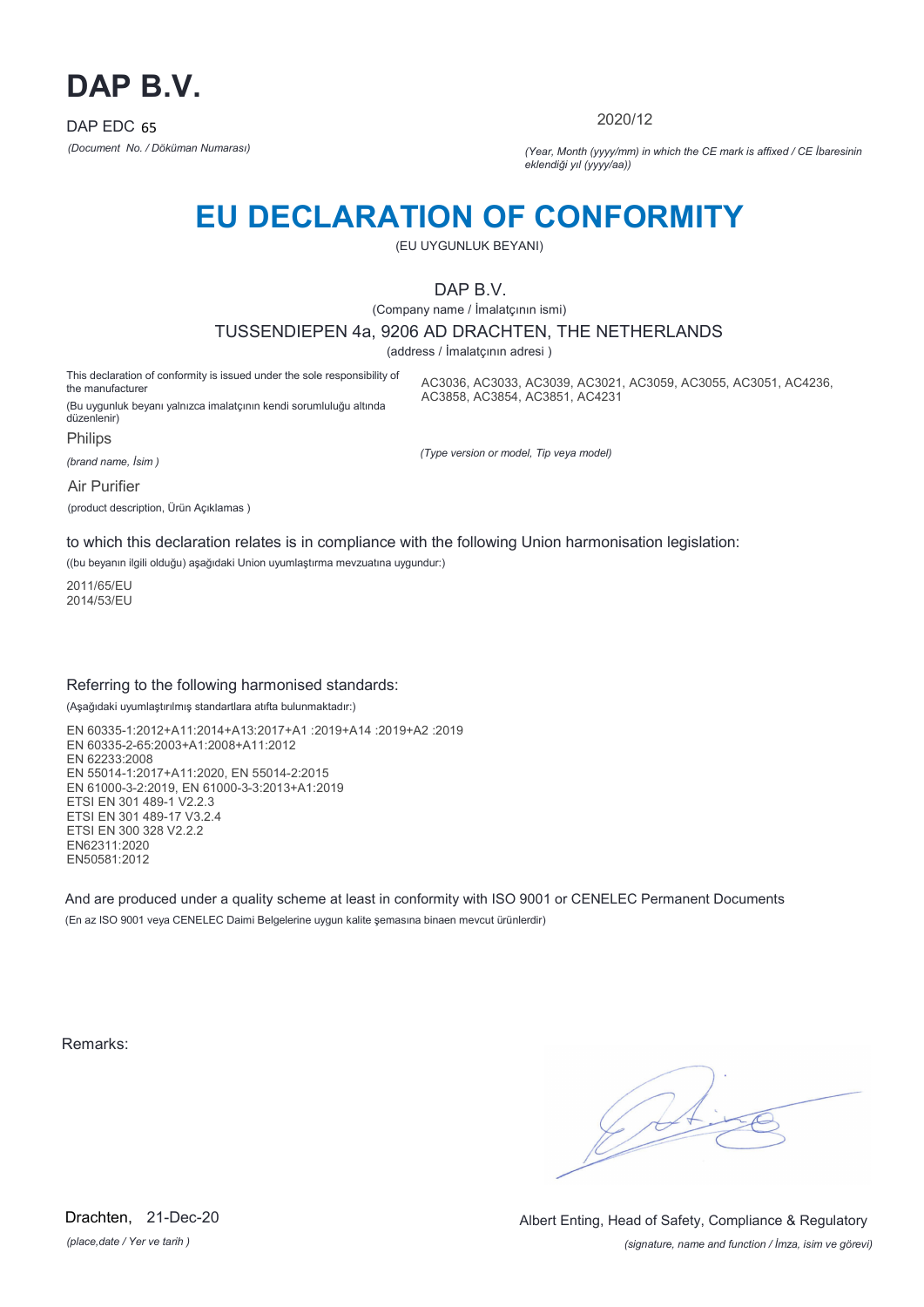

2020/12

*(Document No. / Broj izvještaja) (Year, Month (yyyy/mm) in which the CE mark is affixed / Godina ishođenja CE oznake)*

# **EU DECLARATION OF CONFORMITY**

(Izjava o sukladnosti)

## We, DAP B.V.

(Company name / Ime)

### TUSSENDIEPEN 4a, 9206 AD DRACHTEN, THE NETHERLANDS

(address / Adresa)

declare under our responsibility that the product(s): AC3036, AC3033, AC3039, AC3021, AC3059, AC3055, AC3051, AC4236, (Odgovorno izjavljujemo da je elektični uređaj(i)) AC3858, AC3854, AC3851, AC4231

Philips

*(brand name, Naziv robne marke)*

*(Type version or model, Tipska oznaka ili model)*

Air Purifier (product description, opis proizvoda)

to which this declaration relates is in compliance with the following Union harmonisation legislation:

(na koji se odnosi ova deklaracija u skladu je sa sljedećim zakonima o harmonizaciji Unije:)

2011/65/EU 2014/53/EU

### Referring to the following harmonised standards:

(Odnosi se na sljedeće norme za harmonizaciju:)

EN 60335-1:2012+A11:2014+A13:2017+A1 :2019+A14 :2019+A2 :2019 EN 60335-2-65:2003+A1:2008+A11:2012 EN 62233:2008 EN 55014-1:2017+A11:2020, EN 55014-2:2015 EN 61000-3-2:2019, EN 61000-3-3:2013+A1:2019 ETSI EN 301 489-1 V2.2.3 ETSI EN 301 489-17 V3.2.4 ETSI EN 300 328 V2.2.2 EN62311:2020 EN50581:2012

And are produced under a quality scheme at least in conformity with ISO 9001 or CENELEC Permanent Documents (najmanje u skladu sa normom ISO 9001 ili)

Remarks:

*(place,date / Mjesto ,datum)* Drachten, 21-Dec-20

*(signature, name and function / Potpis,ime i radno mjesto)* Albert Enting, Head of Safety, Compliance & Regulatory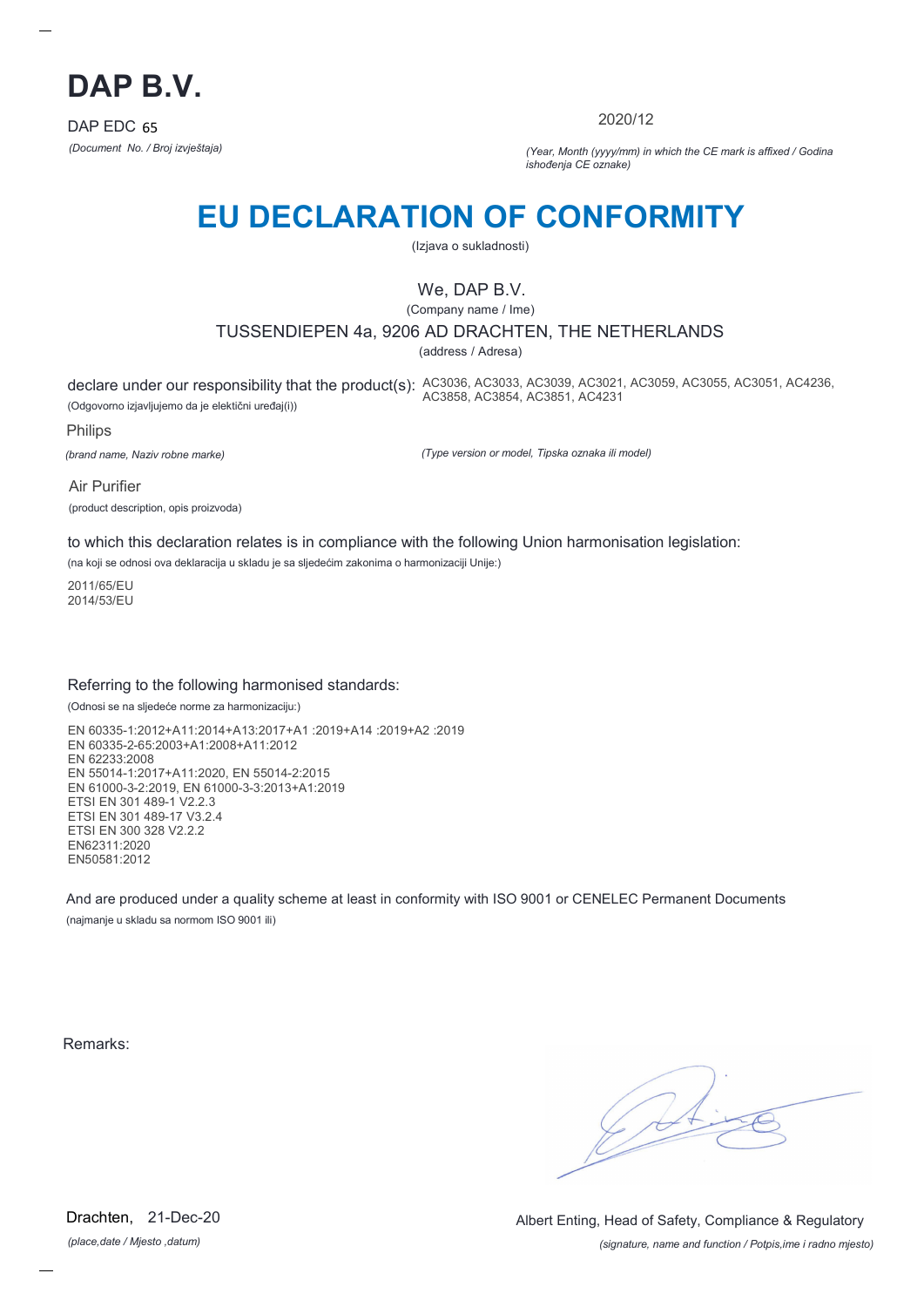

2020/12

*(Document No. / Αρ. έκθεσης) (Year, Month (yyyy/mm) in which the CE mark is affixed / Έτος επικόλλησης του σήματος συμμόρφωσης CE)*

# **EU DECLARATION OF CONFORMITY**

(ΔΗΛΩΣΗ ΣΥΜΜΟΡΦΩΣΗΣ CE)

## We, DAP B.V.

(Company name / Επωνυμία)

TUSSENDIEPEN 4a, 9206 AD DRACHTEN, THE NETHERLANDS

(address / Διεύθυνση)

declare under our responsibility that the product(s): AC3036, AC3033, AC3039, AC3021, AC3059, AC3055, AC3051, AC4236, (Δηλώνουμε υπεύθυνα ότι το ηλεκτρολογικό προϊόν/ προϊόντα) AC3858, AC3854, AC3851, AC4231

Philips

*(brand name, ονομασία μάρκας)*

*(Type version or model, Τύπος έκδοσης ή μοντέλο)*

Air Purifier (product description, περιγραφή προϊόντος)

to which this declaration relates is in compliance with the following Union harmonisation legislation:

(στο οποίο αναφέρεται αυτή η δήλωση συμμορφώνεται με την παρακάτω νομοθεσία εναρμόνισης της Ένωσης:)

2011/65/EU 2014/53/EU

### Referring to the following harmonised standards:

(Αναφορικά με τα παρακάτω εναρμονισμένα πρότυπα:)

EN 60335-1:2012+A11:2014+A13:2017+A1 :2019+A14 :2019+A2 :2019 EN 60335-2-65:2003+A1:2008+A11:2012 EN 62233:2008 EN 55014-1:2017+A11:2020, EN 55014-2:2015 EN 61000-3-2:2019, EN 61000-3-3:2013+A1:2019 ETSI EN 301 489-1 V2.2.3 ETSI EN 301 489-17 V3.2.4 ETSI EN 300 328 V2.2.2 EN62311:2020 EN50581:2012

And are produced under a quality scheme at least in conformity with ISO 9001 or CENELEC Permanent Documents

(Και παράγεται/ παράγονται σύμφωνα με ένα ποιοτικό πρόγραμμα που συμμορφούται, κατ'ελάχιστον, με το πρότυπο ISO 9001 ή με τα Μόνιμα Έγγραφα Τεκμηρίωσης της CENELEC)

Remarks:

*(place,date / τόπος, ημερομηνία)* Drachten, 21-Dec-20

*(signature, name and function / υπογραφή, ονοματεπώνυμο και λειτουργία)* Albert Enting, Head of Safety, Compliance & Regulatory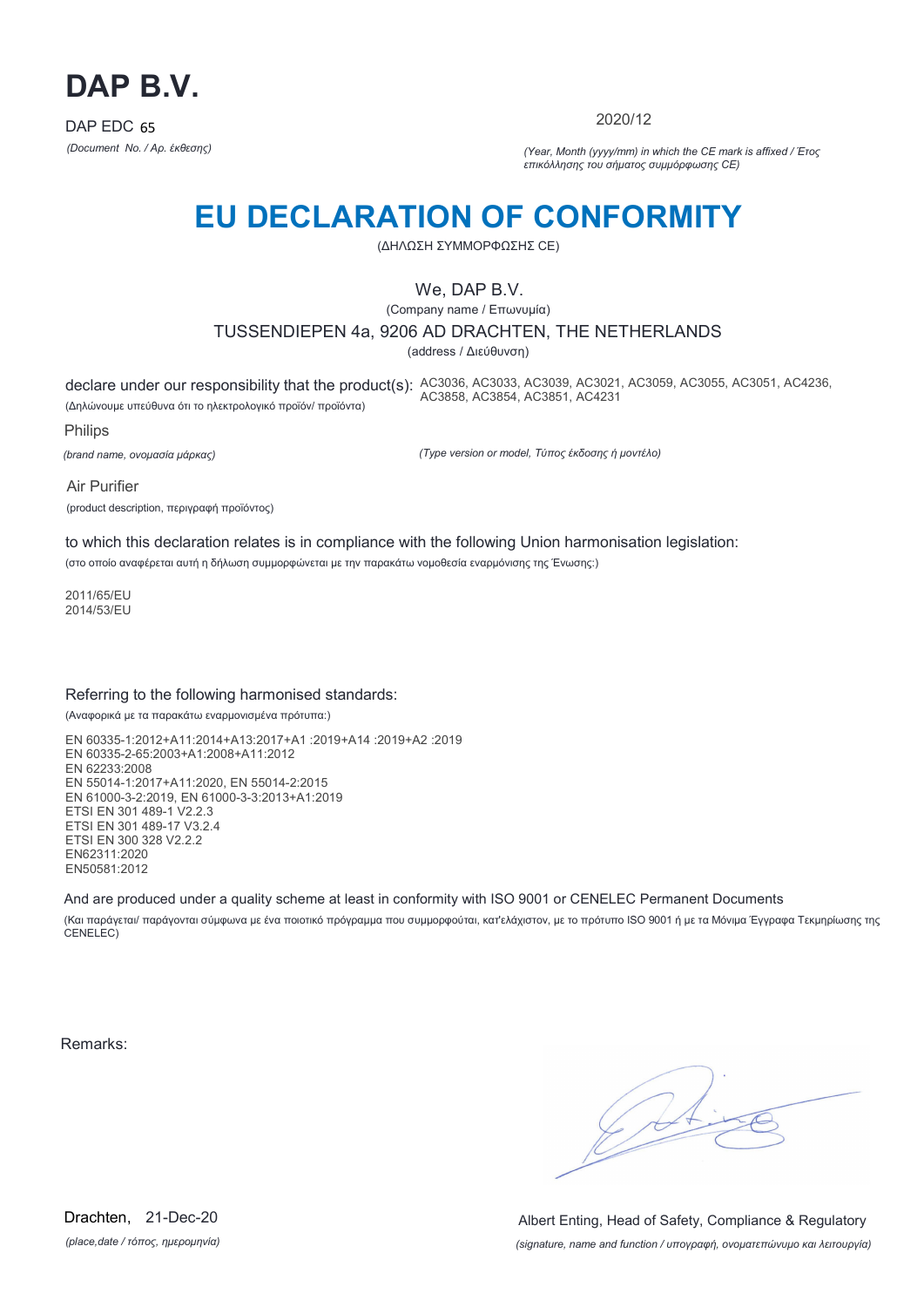

2020/12

*(Document No. / Документ №) (Year, Month (yyyy/mm) in which the CE mark is affixed / Година на поставяне на CE маркировката)*

# **EU DECLARATION OF CONFORMITY**

(CE Декларация за съответствие)

## We, DAP B.V.

(Company name / Име )

### TUSSENDIEPEN 4a, 9206 AD DRACHTEN, THE NETHERLANDS

(address / адрес)

declare under our responsibility that the product(s): AC3036, AC3033, AC3039, AC3021, AC3059, AC3055, AC3051, AC4236, (Декларираме на наша отговорност, че електрическият(те) уред(и): AC3858, AC3854, AC3851, AC4231

Philips

*(Brand name, търговска марка)*

*(Type version or model, Серия или модел)*

Air Purifier (product description, описание на продукта(ите))

to which this declaration relates is in compliance with the following Union harmonisation legislation:

(към който се отнася настоящата декларация, е в съответствие със следното законодателство на Съюза относно хармонизацията:)

2011/65/EU 2014/53/EU

### Referring to the following harmonised standards:

(Отнася се към следните хармонизирани стандарти:)

EN 60335-1:2012+A11:2014+A13:2017+A1 :2019+A14 :2019+A2 :2019 EN 60335-2-65:2003+A1:2008+A11:2012 EN 62233:2008 EN 55014-1:2017+A11:2020, EN 55014-2:2015 EN 61000-3-2:2019, EN 61000-3-3:2013+A1:2019 ETSI EN 301 489-1 V2.2.3 ETSI EN 301 489-17 V3.2.4 ETSI EN 300 328 V2.2.2 EN62311:2020 EN50581:2012

And are produced under a quality scheme at least in conformity with ISO 9001 or CENELEC Permanent Documents (и са произведени под система за качествен контрол най-малко в съответствие с ISO 9001 или)

Remarks:

*(place,date / място, дата)* Drachten, 21-Dec-20

*(signature, name and function / подпис, име и длъжност)* Albert Enting, Head of Safety, Compliance & Regulatory